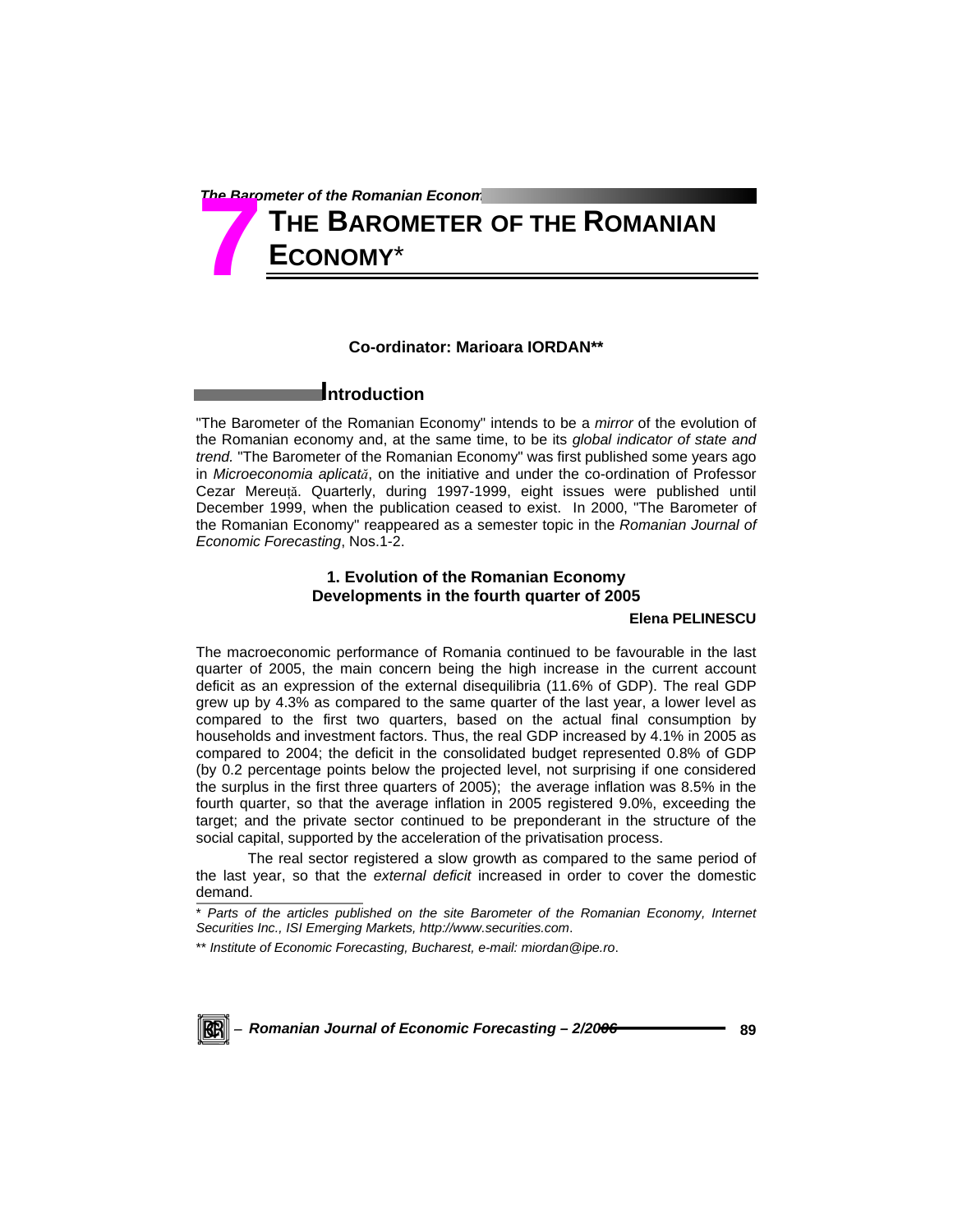|                                 |                 | Q12005        | Q II 2005     | Q III 2005    | QIV 2005      | 2005      |
|---------------------------------|-----------------|---------------|---------------|---------------|---------------|-----------|
|                                 | U.M.            | (% as against | (% as against | (% as against | (% as against | (% as     |
|                                 |                 | 1st quarter   | 2nd quarter   | 3rd quarter   | 4th quarter   | against   |
|                                 |                 | 2004)         | 2004)         | 2004)         | 2004)         | 2004)     |
| <b>Real GDP Growth</b>          | %               | $+6.0$        | $+4.5$        | $+2.4$        | $+4.3$        | $+4.1$    |
| Agriculture (GVA)               | %               | $+1.8$        | $-10.2$       | $-14.3$       | $-16.4$       | $-13.9$   |
| Industry (GVA)                  | $\overline{\%}$ | $+5.2$        | $+2.6$        | $+1.0$        | $+1.7$        | $+2.5$    |
| Constructions (GVA)             | $\frac{9}{6}$   | $+3.8$        | $+4.0$        | $+10.4$       | $+13.5$       | $+9.9$    |
| <b>Total Final Consumption,</b> | %               | $+11.9$       | $+10.7$       | $+7.2$        | $+6.4$        | $+8.5$    |
| of which:                       |                 |               |               |               |               |           |
| - Actual Final                  | $\frac{0}{0}$   | $+12.5$       | $+11.1$       | $+7.7$        | $+6.4$        | $+9.0$    |
| Consumption of                  |                 |               |               |               |               |           |
| Households                      |                 |               |               |               |               |           |
| <b>Gross Fixed Capital</b>      | %               | $+5.2$        | $+8.9$        | $+10.8$       | $+21.3$       | $+13.0$   |
| Formation                       |                 |               |               |               |               |           |
| <b>Investment Rate</b>          | % of GDP        | 15.5          | 23.0          | 26.4          | 24.6          | 23.11     |
| Export of Goods and             | $\frac{0}{0}$   | $+8.8$        | $+3.3$        | $+8.4$        | $+9.8$        | $+7.8$    |
| <b>Services</b>                 |                 |               |               |               |               |           |
| Import of Goods and             | %               | $+18.4$       | $+16.1$       | $+17.4$       | $+17.2$       | $+17.2$   |
| <b>Services</b>                 |                 |               |               |               |               |           |
| Inflation Rate (average)        | $\%$            | $+8.9$        | $+9.9$        | $+8.9$        | $+8.5$        | $+9.0$    |
| Unemployment Rate -             | %               | 6.1           | 5.6           | 5.6           | 5.9           | 5.9       |
| eop                             |                 |               |               |               |               |           |
| <b>Consolidated General</b>     | % of GDP        | $+0.75$       | $+1.0$        | $+1.3$        | $\cdots$      | $-0.8$    |
| <b>Budget Deficit</b>           | Million         | $+371$        | $+658.6$      | $+1031.6$     | $\cdots$      | $-2326.3$ |
|                                 | <b>RON</b>      |               |               |               |               |           |
| Exchange Rate (average)         | Leu/EUR         | 3.70936       | 3.62045       | 3.53717       | 3.63677       | 3.62344   |
| Exchange Rate (average)         | Leu/USD         | 2.82939       | 2.87478       | 2.89227       | 3.0579        | 2.91359   |
| Export of Goods (FOB)           | <b>Million</b>  | 5094.6        | 5432.0        | 5939.2        | 5789.3        | 22255.1   |
|                                 | <b>EUR</b>      |               |               |               |               |           |

#### **The Macroeconomic Indicators**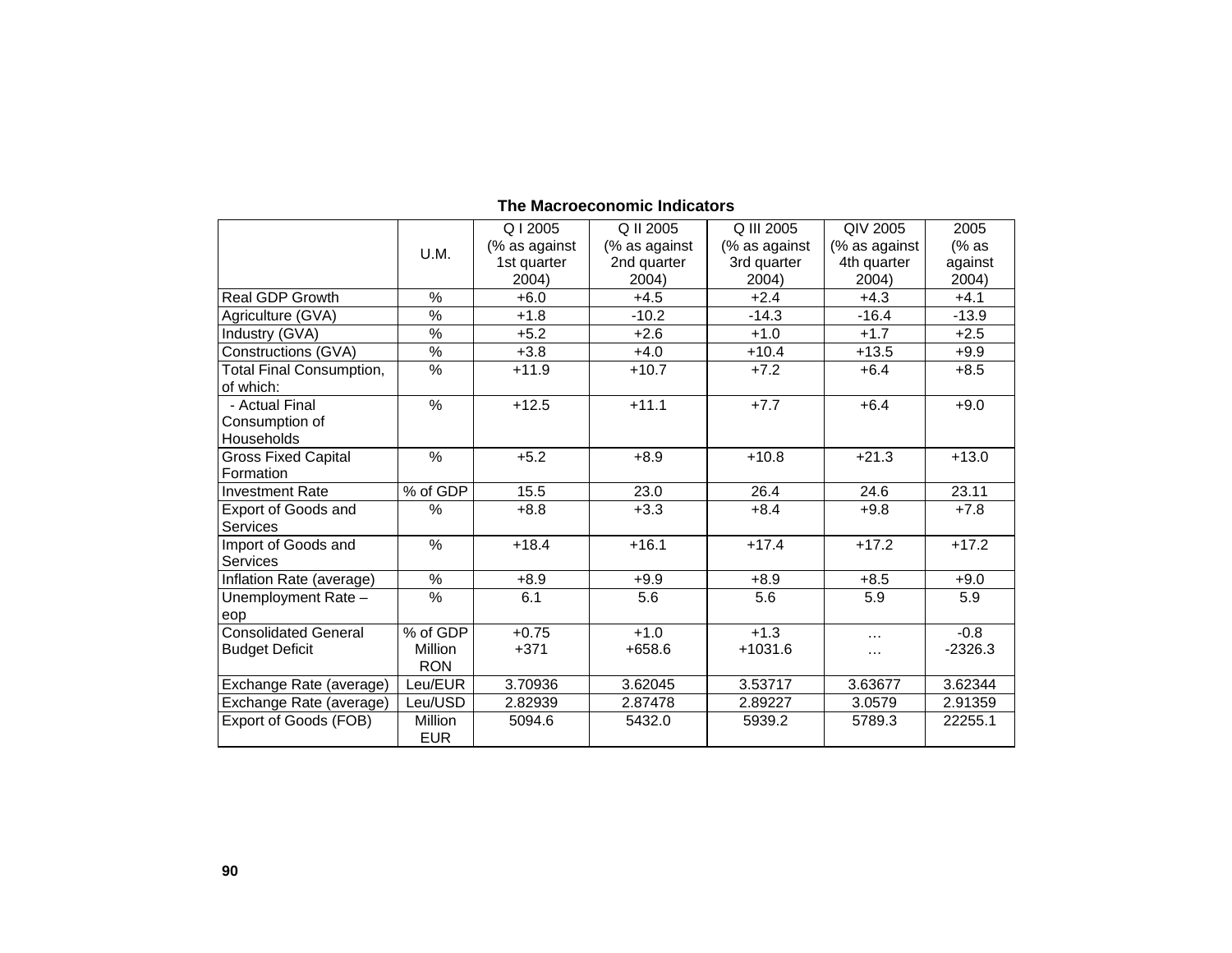|                                |                | Q   2005      | Q II 2005     | Q III 2005    | QIV 2005      | 2005    |
|--------------------------------|----------------|---------------|---------------|---------------|---------------|---------|
|                                | U.M.           | (% as against | (% as against | (% as against | (% as against | (% as   |
|                                |                | 1st quarter   | 2nd quarter   | 3rd quarter   | 4th quarter   | against |
|                                |                | 2004)         | 2004)         | 2004)         | 2004)         | 2004)   |
| Import of Goods (CIF)          | Million        | 6669.2        | 8070.3        | 8326.7        | 9502.3        | 32568.5 |
|                                | <b>EUR</b>     |               |               |               |               |         |
| <b>Current Account Deficit</b> | % of GDP       | $-6.5$        | $-10.3$       | $-5.7$        | $-11.6$       | $-8.7$  |
|                                | <b>Million</b> | -899          | $-1806$       | $-1282$       | -2994         | -6891   |
|                                | <b>EUR</b>     |               |               |               |               |         |
| Direct Investments (Net)       | <b>Million</b> |               |               |               |               |         |
| Flow)                          | EUR.           | $+373$        | $+1106$       | $+1234$       | $+2495$       | $+5208$ |
| Total Medium- and Long-        |                |               |               |               |               |         |
| Term External Debt*            | <b>Million</b> | 20455.5       | 22063.1       | 22981.8       | 24407.6       | 24407.6 |
| - Public Debt                  | EUR.           | 6626.6        | 7189.8        | 7204.0        | 6979.2        | 6979.2  |
| -Public guarantee Debt         | <b>Million</b> | 4022.1        | 4287.0        | 4305.6        | 4341.5        | 4341.5  |
|                                | EUR.           |               |               |               |               |         |
|                                | <b>Million</b> |               |               |               |               |         |
|                                | <b>EUR</b>     |               |               |               |               |         |
|                                |                |               |               |               |               |         |

*Source: INS Monthly Statistical Bulletin, NBR Monthly Bulletin, Ministry of Public Finance and Author Calculus.* 

*\* Cumulated data.* 

*GVA = Gross Value Added.*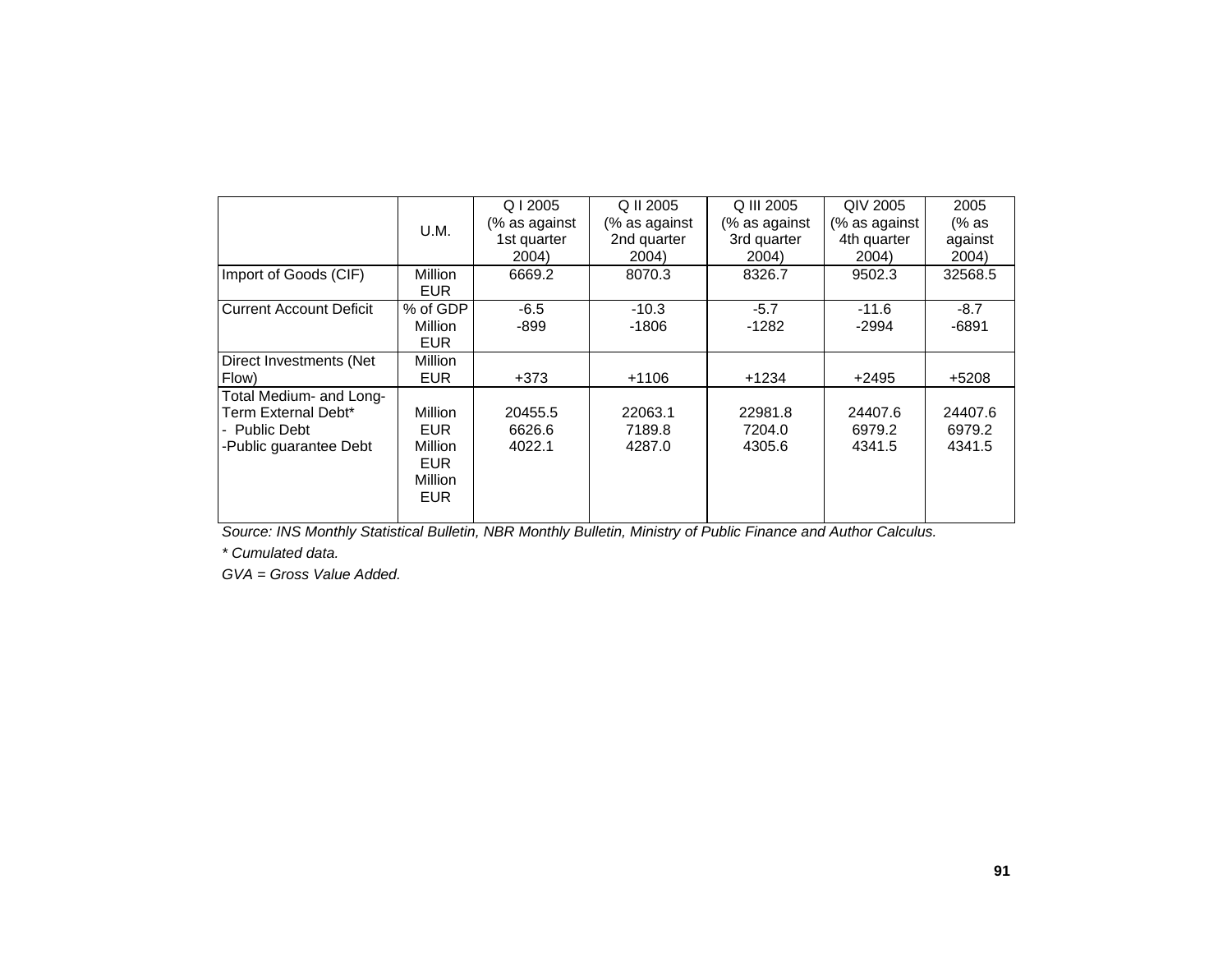#### *Institute of Economic Forecasting*

The *value added in the industrial sectors* increased by 1.7% in the fourth quarter of 2005 as compared to the same period of the last year, as a result of the acceleration of the restructuring process. Thus, in 2005 the value added in the industrial sectors increased by 2.5%, less than the other sectors (except for agriculture). In the fourth quarter of 2005, the contribution of the industrial sectors to the valued added of the whole economy reached 23.8%, and 21.3% of the GDP, less than the levels registered in the same period of 2003 and 2004.

The decrease in the *value added in agriculture* was 16.4% in the last quarter of 2005 and 13.9% in 2005; considerably due to the bad weather conditions and catastrophic floods in that year in many areas of Romania.

The *value added in the constructions sector* increased by 13.5% in the fourth quarter of 2005 as compared to the same period of the last year, due to the increase in the residential buildings. This level was the highest one in the last three years. The dynamics of the value added of this sector was higher as compared to the industrial sector, as a result of the decrease in the interest rate and higher interest in new constructions, both residential and non-residential, and also in civil engineering. The contribution of the constructions sector to the value added of the whole economy reached 9.8% in 2005, by 3.9 percentage points above the level of the contribution to the GDP.

The *gross fixed capital formation* increased by 21.3% in the last quarter of 2005 as compared to the same period of the last year, the highest in the last three years, and the investment rate reached 24.6%, in response to the decrease in the interest rate and some restrictions on the credit conditions. Thus, the gross capital formation increased by 13% in 2005 as compared to 2004. In 2005, the contribution of gross fixed capital formation to the GDP reached 23.5%. In addition, the capacity of the Romanian economy to absorb direct investments grew up, so that the direct investment net inflow reached 5208 million euros at the end of December 2005, that is 81 million euros over the level reached in the same period of the previous year.

The *actual final consumption by households* increased by 6.4% in the fourth quarter of 2005, less as compared to the previous quarter, as a result of further restrictions imposed by the NBR to the credit institutions, in order to control the consumption by the households. Even so, the import of goods and services to cover the domestic demand increased by 17.2% and the current account deficit reached 2994 million euros. In 2005, the final consumption by households increased by 9.0%, so that its share in GDP reached 77.4%, 0.3% below the level of the same period of the last year.

The share of the *final consumption component* in the GDP decreased from 92.6% in the first quarter to 88.7% in the last quarter of 2005, as a result of the dynamics of household consumption.

At the same time, the *public administration consumption* increased by 6.3% in the last quarter of 2005, and by 4.9% over the whole year.

The *export of goods and services* increased by 9.8% in the last quarter of 2005 and by 7.6 % in 2005, below the level of *import of goods and services* (+ 17.2%); which accounts for the higher level of the trade balance deficit. In 2005, the *coverage degree* 

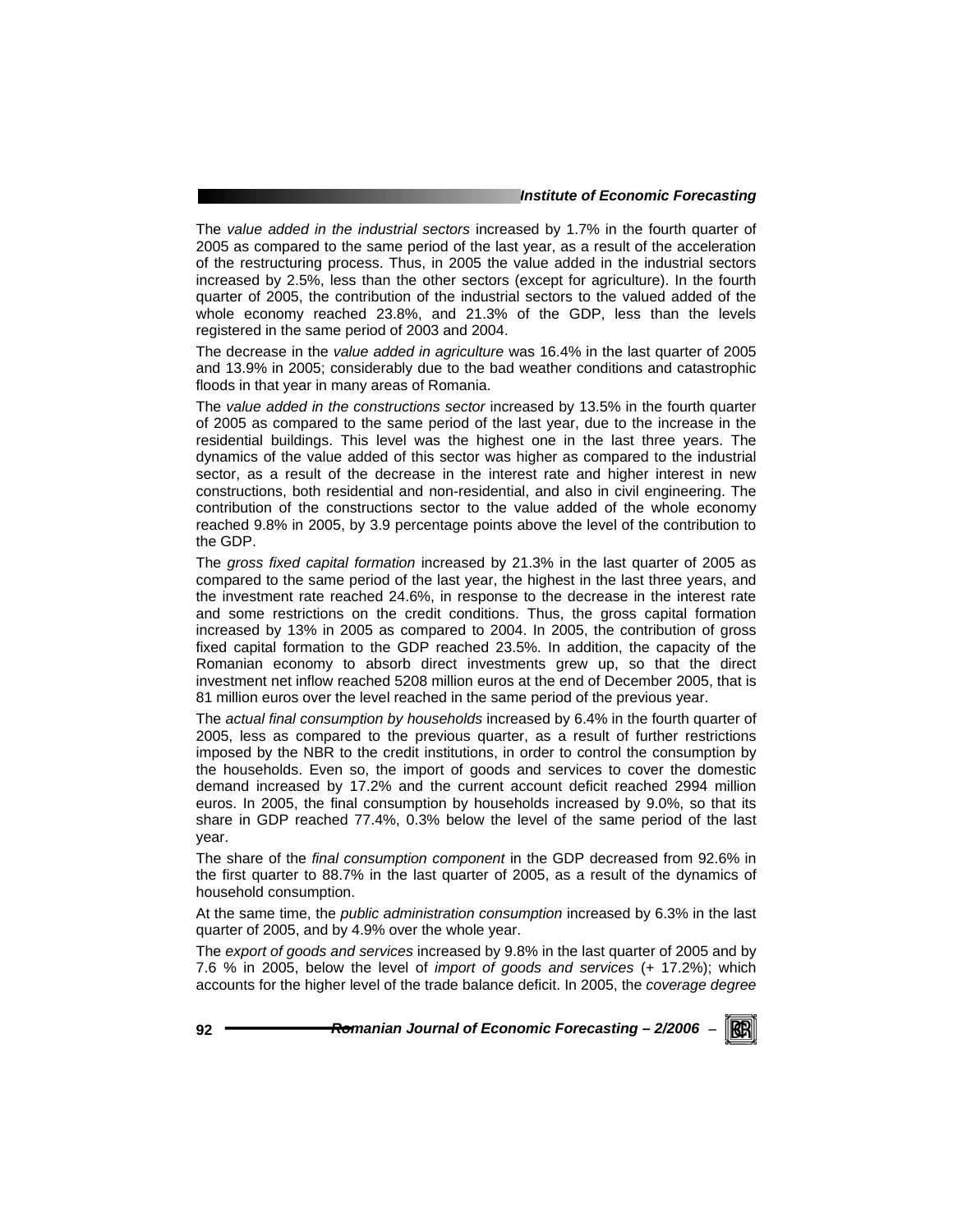*of import goods by export goods* was 74%, due to the increase in the *trade deficit* up to 7806.3 million euros.

The *inflation rate* declined slowly, to a level of 8.4% reached in the last quarter of 2005. In 2005, the average monthly inflation rate was 0.7%, based on higher price increases in services (around 1.5%) and non-food goods (1.007%), which mean an average inflation rate of 9%.

The *medium and long-term external debt* increased from 18151.7 million euros in December 2004 to 20455.4 million euros at the end of the first quarter of 2005, to 22063.1 million euros at the end of June 2005, to 22981.8 million euros at the end of September and to 24407.6 million euros at the end of December, showing an acceleration of the process in the first and last quarters of 2005. The direct public debt decreased slowly in the last quarter of 2005, from 7204 million euros at the end of September to 6979.2 million euros at the end of December 2005, and represented 28.6% of the total medium and long-term external debt at the end of 2005. The public guaranteed debt represented over the same period 17.8%, decreasing by 0.95 percentage points as compared to the end of September 2005.

#### **2. Industrial Production**

### (Source: Monthly Statistical Bulletin No. 4/2006, NIS)

#### **Ionel FLORESCU**

 In the first four months of 2006, the actual increase in *Industrial Output* amounted to 1.1%, 0.7 percentage points lower than the previous increase. It is worth noticing that the actual increases in *Manufacturing* and *Electric and thermal energy, gas and water* were also 0.7 percentage points lower than the previous ones, thus determining the overall actual decrease in industrial output (see the graph presenting the monthly dynamics of the output indices). The actual increase reverted to negative as compared to the previously analyzed interval in *Mining and quarrying* (-0.1 percentage points, resulting in a -0.2 percentage points growth). However, all the trends in the main sectors and overall *Industrial Output* went upwards.



#### **Monthly evolution of the production indices**

The current dynamics was due to the change in industrial sectors as follows:

<sup>−</sup> *Romanian Journal of Economic Forecasting – 2/2006* **93**

KBI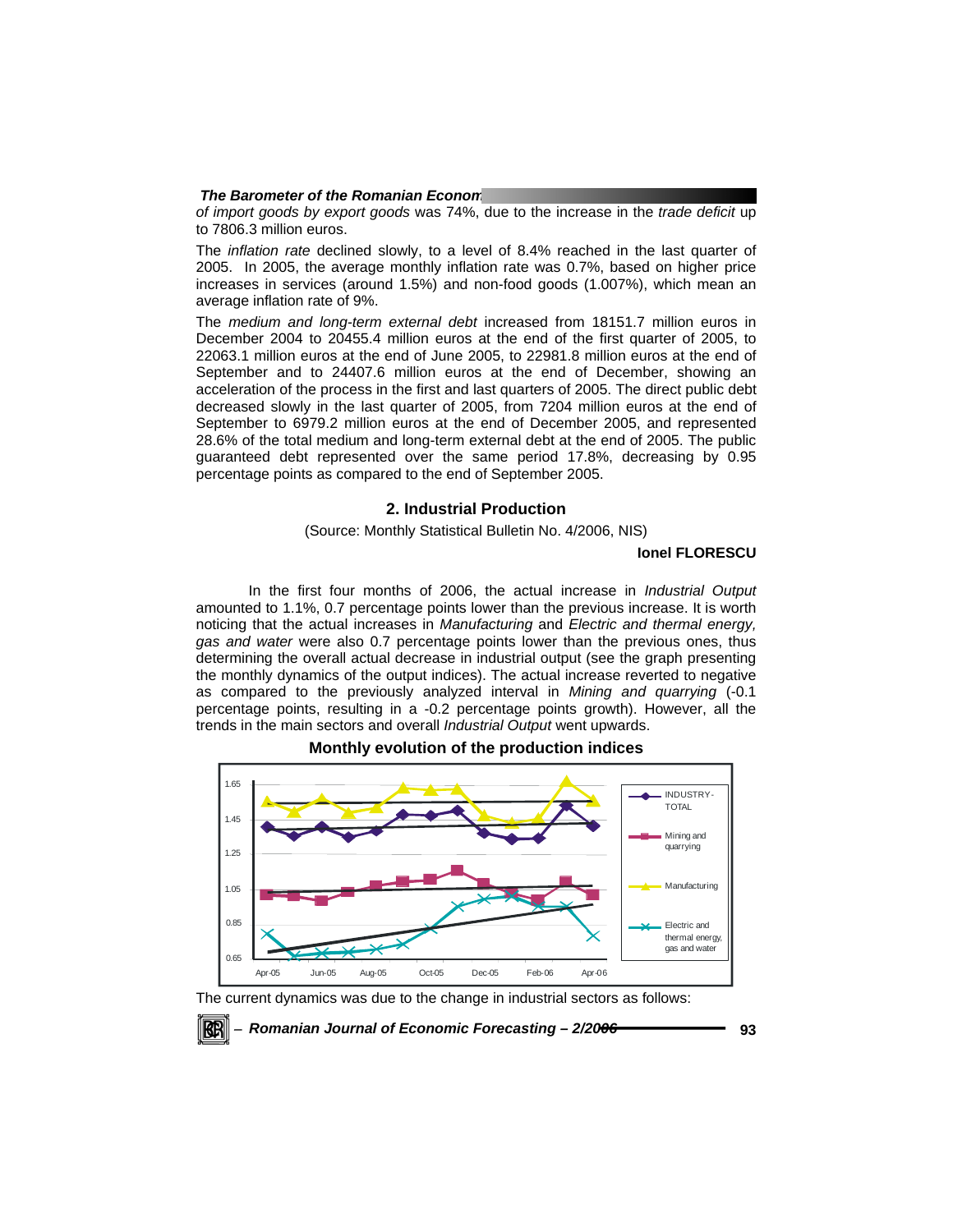*Institute of Economic Forecasting*

|                                      | % increase | $E.f.p.a*$ | Trend  |
|--------------------------------------|------------|------------|--------|
| Industry - Total                     | 1.1        | $-0.7$     | Upward |
| Manufacturing                        | 1.3        | $-0.7$     | Upward |
| Mining and quarrying                 | $-1.9$     | $-0.7$     | Upward |
| Electric and thermal energy, gas and | $-0.1$     | $-0.2$     | Upward |
| water                                |            |            |        |

*\* The percentage difference as against the previous interval (in percentage points).* 

As compared to the corresponding period in the previous year, the Manufacturing Sector recorded the highest increases in the following industries:

|                                   | % increase | $E.f.p.a*$ | Trend    |
|-----------------------------------|------------|------------|----------|
| Road transport means              | 25.5       | $-3.5$     | Upward   |
| Furniture and other industrial    | 13.2       | $-3.3$     | Upward   |
| $activeities - n.e.c.$            |            |            |          |
| Publishing houses, polygraphy and | 13.0       | $-0.8$     | Downward |
| recording on supports             |            |            |          |
| Petroleum processing, coal coking | 9.3        | $-1.6$     | Stagnant |
| and treatment of nuclear fuels    |            |            | 122.1%   |

*\* The percentage difference as against the previous interval (in percentage points)..* 

The most significant decreases were registered by the following industries:

|                                 | % increase | $E.f.p.a*$ | Trend    |
|---------------------------------|------------|------------|----------|
| Equipments, radio, TV sets and  | $-39.4$    | 1.2        | Downward |
| communications                  |            |            |          |
| Textiles and textile fabrics    | $-14.0$    | $-11$      | Downward |
| Ready-made clothes              | $-12.8$    | 0.2        | Downward |
| Medical, precision, optical and | $-11.3$    | $-1.2$     |          |
| watchmaking instruments and     |            |            | Downward |
| apparatus                       |            |            |          |

*\* The percentage difference as against the previous interval (in percentage points)..* 

As compared to the previous interval, a single new entrant appeared in the group of the highest increasing industries (*Petroleum processing, coal coking and treatment of nuclear fuels*). In the highly increasing industries the actual increases were 0.8-3.5 percentage points lower than the previous ones. As regards the highest decreasing industries, the decreases in output were higher 1.1 – 1.2 percentage points, except for *Ready made clothes* (0.2 percentage points), and *Equipments, radio, TV sets and communications* (by 1.2 percentage points)

During the analyzed interval, both the *Petroleum and natural gas extraction* and *Other extraction activities* recorded slightly positive growths (0.7%), while the output declined significantly, by 2.3 percentage points in *Coal mining and preparation,* and decreased slightly, by 0.3 percentage points, in *Iron ore mining*.

In the *Mining and quarrying* sector, the production evolved as follows:

**94** *Romanian Journal of Economic Forecasting – 2/2006* <sup>−</sup>

KB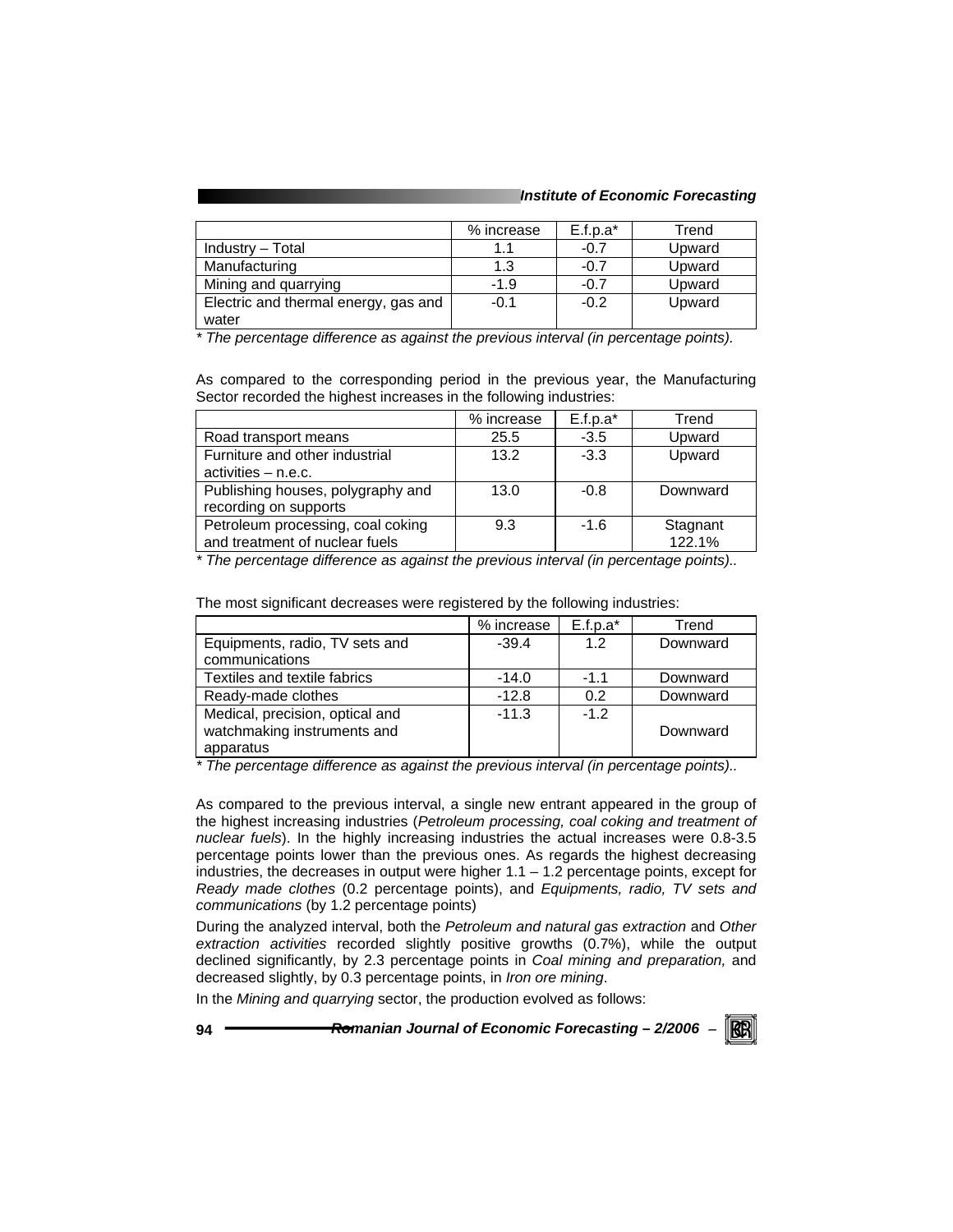|                                                                 | % increase | $E.f.p.a*$ | Trend    |
|-----------------------------------------------------------------|------------|------------|----------|
| Increase in:                                                    |            |            |          |
| Other extraction activities                                     | 4.4        | 0.7        | Downward |
| Petroleum and natural gas extraction -<br>excluding prospecting | 4.3        | 0.7        | Upward   |
| Decrease in:                                                    |            |            |          |
| Iron ore mining and preparation                                 | $-20.7$    | $-0.3$     | Downward |
| Coal mining and preparation                                     | $-5.3$     | $-2.3$     | Upward   |

*\* The percentage difference as against the previous interval (in percentage points)..* 

The production of *Electric and Thermal power, gas and water* recorded an overall decrease due to the evolutions of its two industries:

|                                                                                                  | % increase | $E.f.p.a^*$ | Trend    |
|--------------------------------------------------------------------------------------------------|------------|-------------|----------|
| Increase in:                                                                                     |            |             |          |
| Production, transport and distribution of<br>electric and thermal power, of gas and<br>hot water | 0.1        | $-0.9$      | Upward   |
| Decrease in:                                                                                     |            |             |          |
| Water resources administration, water<br>collection, purification and distribution               | $-9.3$     | 0.2         | Downward |

*\* The percentage difference as against the previous interval (in percentage points).* 

The output in *Production, transport and distribution* continued to decrease, by 0.9 percentage points as compared to the previously analyzed interval (resulting in an actual increase of only 0.1%), while in *Water resources* the decrease in output continued to slow down (+0.2%, resulting in an actual decrease by 9.3%).

The changes in trends were:

- The *upward* trend during the previous period turned *downwards* in the industry:
	- − Publishing houses, polygraphy and recording on supports
- The *stagnant* trend during the previous period turned *upwards* in the industry:
	- − Food and beverages
- The *downward* trend during the previous period turned *upwards* in the sectors and industries:
	- − Coal mining and preparation
	- − Metallurgy
	- − Manufacturing.

## **3. Foreign Trade**

(Source: Monthly Statistical Bulletin No. 4/2006, NIS)

**Nona CHILIAN** 

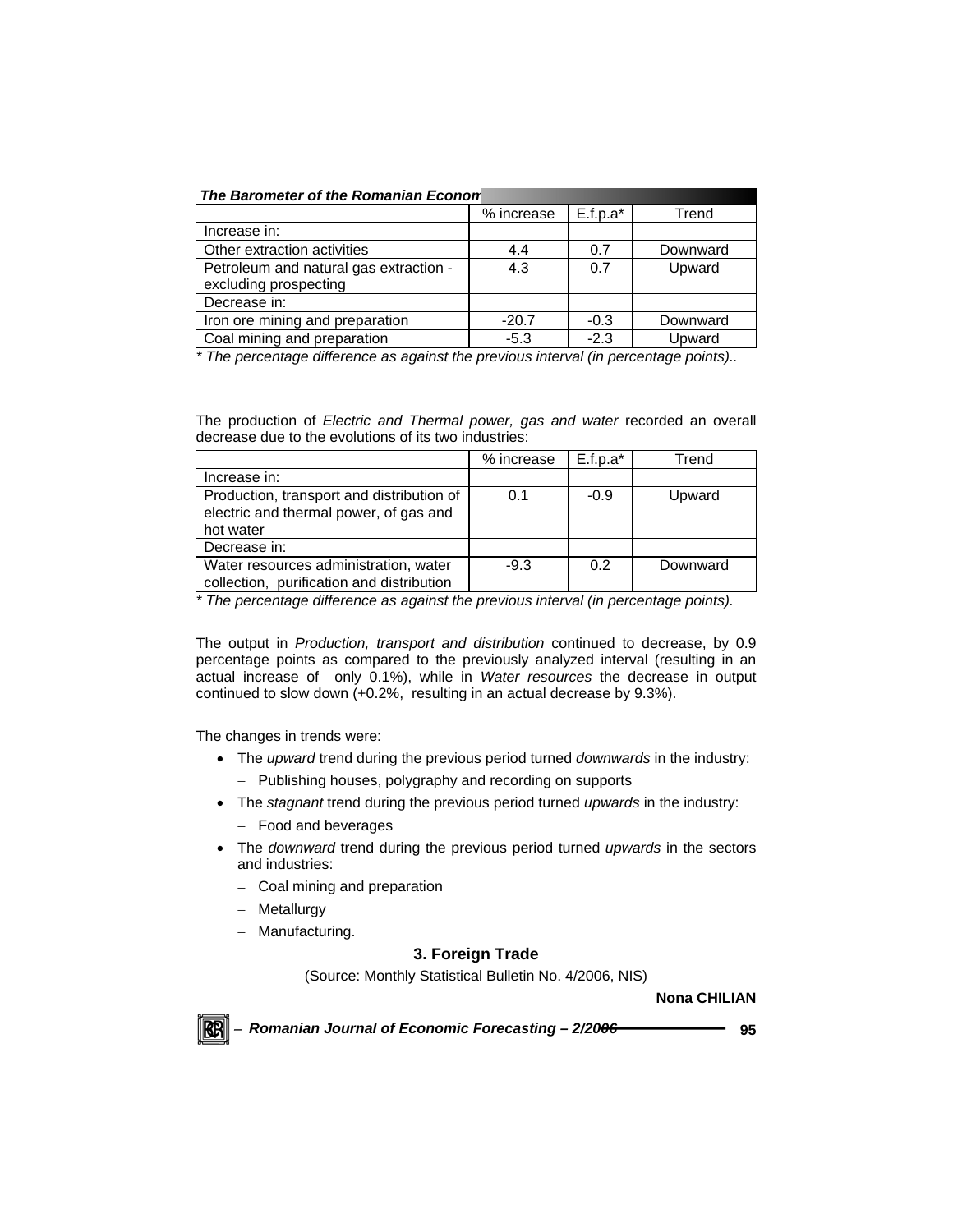## **Foreign Trade Dynamics**

| v<br>۰.<br>v |  |
|--------------|--|
|--------------|--|

|                           | Apr. 2006/Mar.<br>2006 | Apr. 2006/Apr.<br>2005 | Jan-Apr.<br>2006/Jan-Apr.<br>2005 |
|---------------------------|------------------------|------------------------|-----------------------------------|
| Exports fob               | 79.8                   | 103.7                  | 117.2                             |
| - of which private sector | 77.9                   | 101.6                  | 112.7                             |
| Imports CIF               | 88.6                   | 114.1                  | 124.6                             |
| - of which private sector | 88.5                   | 109.2                  | 121.2                             |

*Note: Data for January-March 2006 are rectified and for April 2006 are provisional and can be subsequently rectified.* 

*Source: National Authority of Customs (NAC).* 



**Foreign trade flows by sector**

In April 2006 the *trade flows* pattern interrupted the ascending trend revealed in the past three months: the exports and the imports decreased as compared to the previous month (the exports more than the imports), while as compared to April 2005 and the cumulated interval both exports and the imports increased, but the increases in exports were much lower than those in imports. The private sector's trade flows evolutions were quite similar, but the decreases and increases in exports and imports were lower than the overall ones. The situation signals significant structural changes on the way and possible difficulties in the activity of the exporting companies, and also the pattern of one of the "usual" holiday months, a recovery of the economic activity is likely afterwards. However, the slower growth of the private sector's exports is likely to

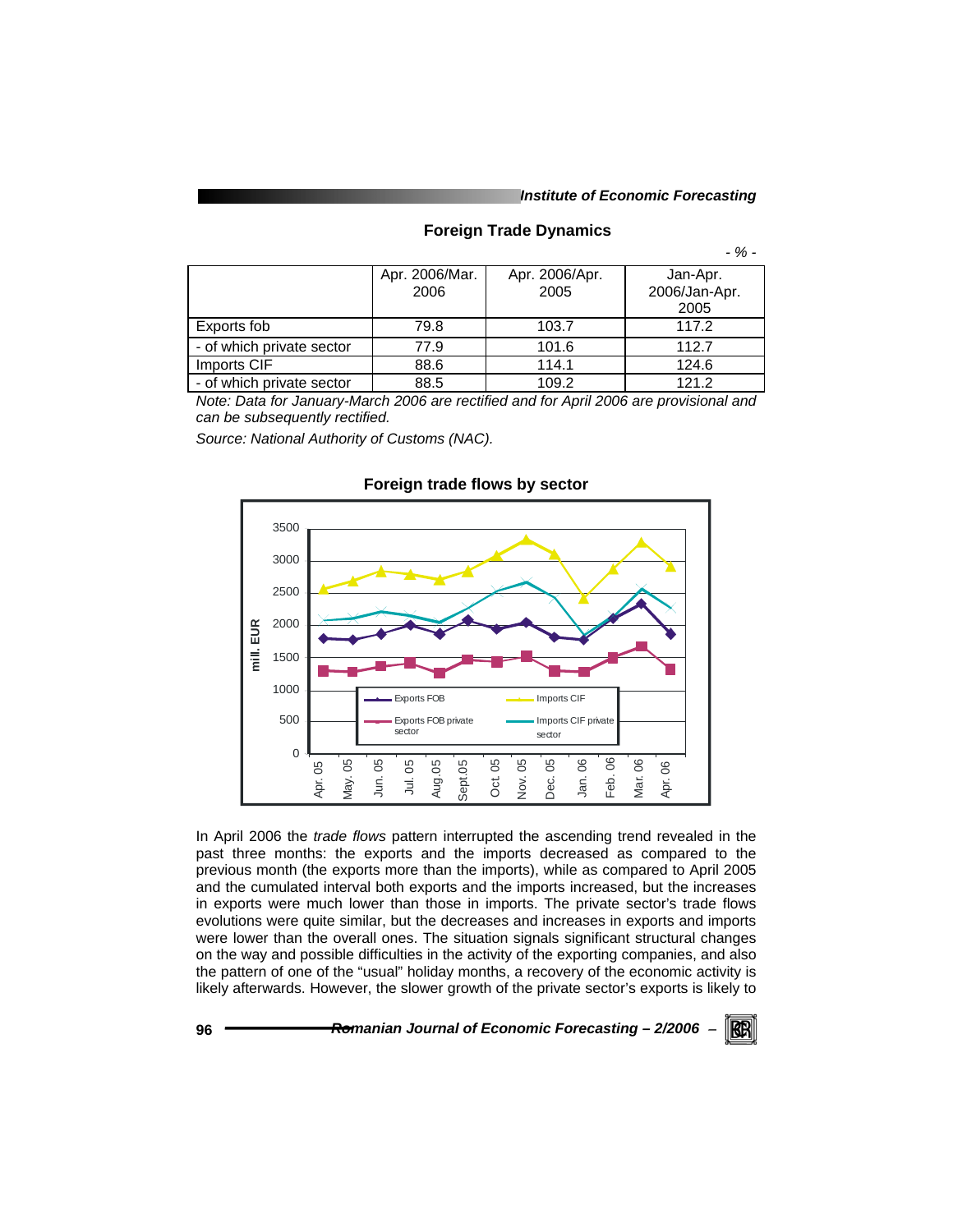raise some concerns in the future, if it continues. The exchange rate fluctuations (both in favor of appreciation and depreciation of the national currency) will be able to influence to a significant extent the trade flows' dynamics also in 2006.



**Foreign trade balances by sector** 

The overall and private sector *trade balance deficits* were quite similar in April 2006 as compared to the previous month, all the deficits increasing. As compared to April 2005, the overall dynamics and the private sector deficit dynamics were different: the overall FOB/FOB deficit was 47.1% higher than the corresponding deficit registered in April 2005 and the overall FOB/CIF deficit was 38.5% higher, while the private sector FOB/FOB deficit was 24.9% higher than the corresponding deficit in April 2005, and the private sector FOB/CIF deficit was 21.7% higher.

Following the general patterns of trade flows, the *coverage ratio of imports by exports* (FOB/FOB) decreased in April 2006 to 69.3%, 7.6 percentage points lower than in the previous month, and 6.9 percentage points lower than in April 2005.

As regards the *main trade partners* of Romania in January-April 2006, the European Union was the leading partner, but the increase in the overall exports to this area continued to be lower than the overall increase in exports. Italy and Germany were the most important trade partners, followed by France and a group of 'medium' (in terms of export and import values), but important trade partners: Hungary, the UK, Austria, Spain, Greece, the Netherlands, Poland, Belgium and the Czech Republic. The increase in the exports to the main "traditional" trade partners was generally lower (except for Germany and France) or even reverted to decrease (as in the case of the UK and the Netherlands) than the increase in exports to some of the medium and smaller ones (such as Cyprus, Slovakia, Slovenia, Hungary, the Czech Republic, Poland, Spain, Ireland, Greece, Estonia and Austria). An overall trade deficit was registered and small trade surpluses were recorded with some of the trade partners: the United Kingdom, Greece, Hungary, Cyprus and Malta.

The signals coming from the Balkans continued to be mixed: the exports to the countries in the region increased, except for FYROM and Croatia, and the imports

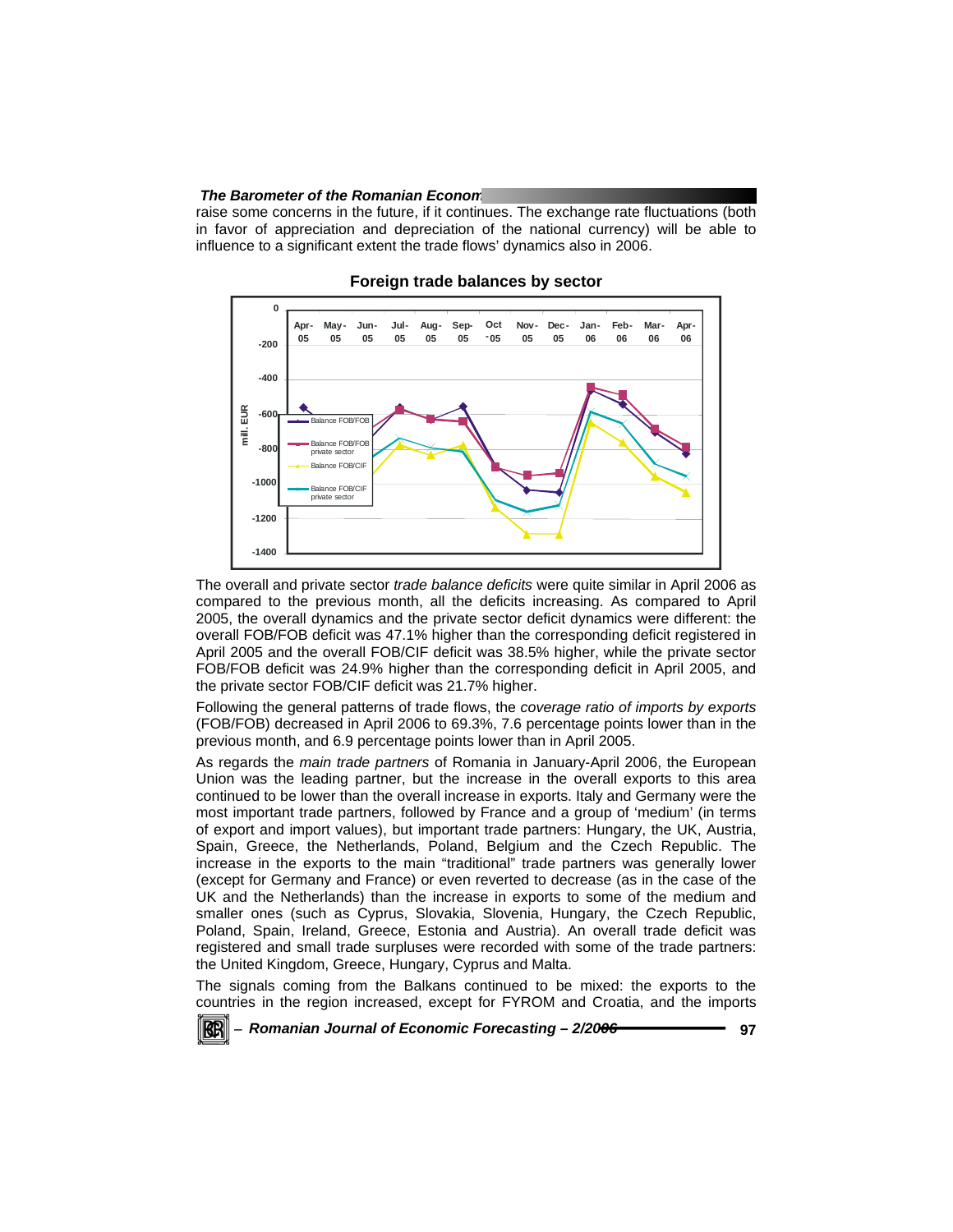#### *Institute of Economic Forecasting*

from these countries increased less (except for FYROM and Turkey), which might raise some concerns for the future (especially in the case of Turkey, the main trade partner in the region). The export values remained modest, except for the exports to Turkey, Bulgaria and Serbia-Montenegro. All the trade balances with the countries in this area registered surpluses, but the surplus with Turkey continued to shrink.

The situation regarding the trade with the Community of Independent States continued to improve in January-April 2006; the Romanian exports towards this area increased strongly, although the export values stayed modest. The most important market continued to be by far the Russian Federation; both the imports and the exports from/to this very large market increased significantly as against January-April 2005, and the Romanian exports were nearly two and half times in value as compared to the same interval, although reaching still modest amounts. A surplus in the trade relationships with the Republic of Moldova was recorded, and strong signs of recovery were recorded in the trade with Ukraine (the exports being more than four times in value, while the imports decreased slightly as compared to January-April 2005).

As regards the countries belonging to the European Free Trade Association, the Romanian exports to this market increased strongly in January-April 2006 as compared to the same interval of 2005, and a trade surplus was recorded in the trade balance with Norway.

In January-April 2006, the *exports* increased by 17.2% as compared to the same interval of the previous year. The highest increases were registered in the sectors *Transport means* (54.2%), *Vegetable products* (48.3%), *Mineral products* (47.2%), *Machinery and equipment* (39.7%), *Optical, photo, cinema, medical, etc. instruments, parts and accessories* (35.7%), *Plastics, rubber and articles thereof* (22.1%) and *Food products, beverages, tobacco* (18.9%). Decreases occurred in the sectors *Vegetable or animal fats and oils* (by 48.2%), *Paper, cardboard and articles thereof* (by 8.5%), *Textiles and articles thereof* (by 2.7%) and *Products not included in other sections* (by 2.3%). The highest positive structural changes were recorded by the sectors *Mineral products*, *Machinery and equipment* and *Transport means*, while the highest negative structural changes occurred in the sectors *Textiles*, *Chemicals and connected, Footwear, Common metals* and *Miscellaneous goods and products* – which clearly signals important structural developments within the industrial structure, and a loss of competitiveness of the "traditional" Romanian export products, affected by the earlier appreciation of the national currency.

The *imports* increased by 24.6% in January-April 2006 as against the same interval of the previous year, the highest increases being recorded in the sectors: V - *Mineral products* (by 41.0%), XXII – *Products not included in other sections* (by 39.9%), IV – *Food, beverages and tobacco* (by 35.0%), XVI – *Machinery and equipment* (by 30.7%), II – *Vegetable products* (by 29.3%), XX - *Miscellaneous products* (by 28.4%) and XVII – *Transport means and materials* (by 27.3%). The highest positive structural changes (decreases) were recorded by the sectors *Textiles,* and *Chemicals and connected,* while the highest negative structural changes (increases) occurred in the sectors *Mineral products* and *Mechanical and electrical machinery*.

The *balance of trade by sectors* (FOB/CIF) recorded in January-April 2006 the highest deficits in the sectors: XVI (*Electrical machinery, appliances and equipment*) –

**98** *Romanian Journal of Economic Forecasting – 2/2006* <sup>−</sup>

KERI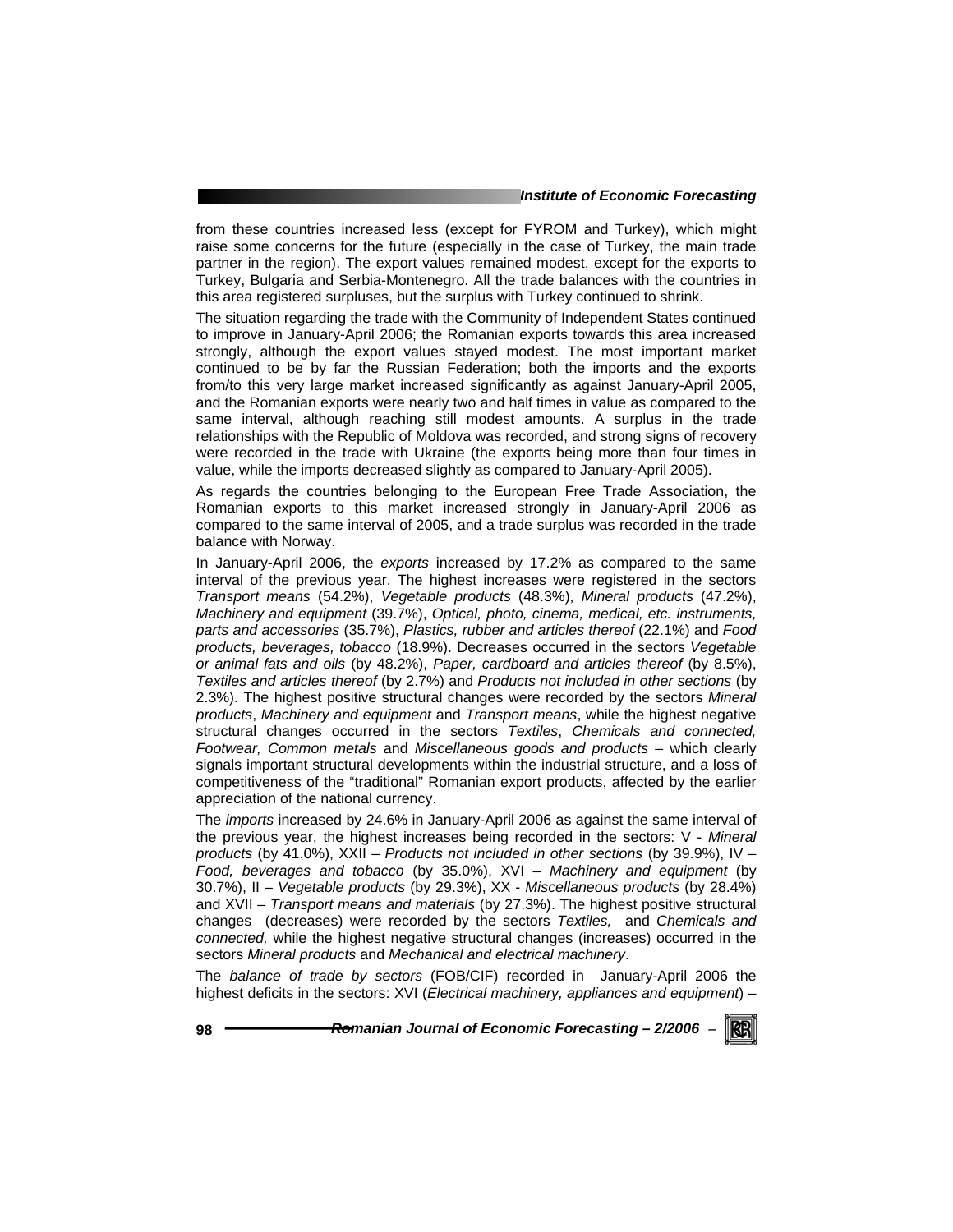EUR 1101.7 million, V (*Mineral products*) – EUR 961.2 million, VI (*Chemicals and connected*) – EUR 531.6 million, XVII (*Transport means*) – EUR 428.7 million, VII (*Plastics, rubber and articles thereof*) – EUR 350.3 million and IV (*Food, beverages, tobacco*) - EUR 295.1 million, while the main *surpluses* were in the sectors: XI (*Textiles*) – EUR 308.3 million, XII (*Footwear) –* EUR 296.1 million, IX (*Wooden products, cork and wattles*) – EUR 190.8 million (the single slightly increasing surplus as compared to January-April 2005), XX *(Miscellaneous goods and products*) – EUR 185.8 million and XV *(Common metals and thereof*) – EUR 176.9 million (down to nearly half of the surplus recorded in January-April 2005). The overall trade balance (provisional data) recorded a deficit amounting to EUR 3410.6 million, 47.6% higher than in January-April 2005.

## **4. Exchange Rate**

(Source: Monthly Statistical Bulletin Nos. 1-12/2005 and 4/2006, NIS)

Cornelia SCUTARU

## **Evolution of the Nominal Exchange Rate April 2006**

- as against the EUR –

|                                                                    | RON/   | % as against | % as against    |
|--------------------------------------------------------------------|--------|--------------|-----------------|
|                                                                    | EUR*   | the previous | December of the |
|                                                                    |        | month        | previous year   |
| Nominal exchange rate – monthly                                    | 3.4911 | 99.5         | 95.4            |
| average                                                            |        |              |                 |
| Nominal exchange rate - at end of                                  | 3.4743 | 98.7         | 94.5            |
| period                                                             |        |              |                 |
| $Sinoq, luh, 4st$ 0.005 all the nominal values are reported in DOM |        |              | 1.0011.1000     |

*Since July 1<sup>st</sup>, 2005, all the nominal values are reported in RON. 1 RON = 10,000 ROL.* 

# **Evolution of the nominal Exchange Rate**

## **April 2006**

|  | as against the USD - |  |
|--|----------------------|--|
|--|----------------------|--|

|                                   | RON/             | % as against | % as against    |
|-----------------------------------|------------------|--------------|-----------------|
|                                   | USD <sup>*</sup> | the previous | December of the |
|                                   |                  | month        | previous year   |
| Nominal exchange rate – monthly   | 2.8485           | 97.6         | 92.4            |
| average                           |                  |              |                 |
| Nominal exchange rate – at end of | 2.7674           | 95.2         | 89.0            |
| period                            |                  |              |                 |

*\* Since July 1st, 2005, all the nominal values are reported in RON. 1 RON = 10,000 ROL.*

The evolution of the exchange rate as against the EUR *as compared to the previous month* revealed an appreciation (by 0.5 percentage points) of the national currency (monthly average).

As against USD, in April 2006 an appreciation (by 2.4 percentage points) of the national currency *as against the previous month* was recorded (monthly average), reflecting the USD/EUR exchange rate dynamics.

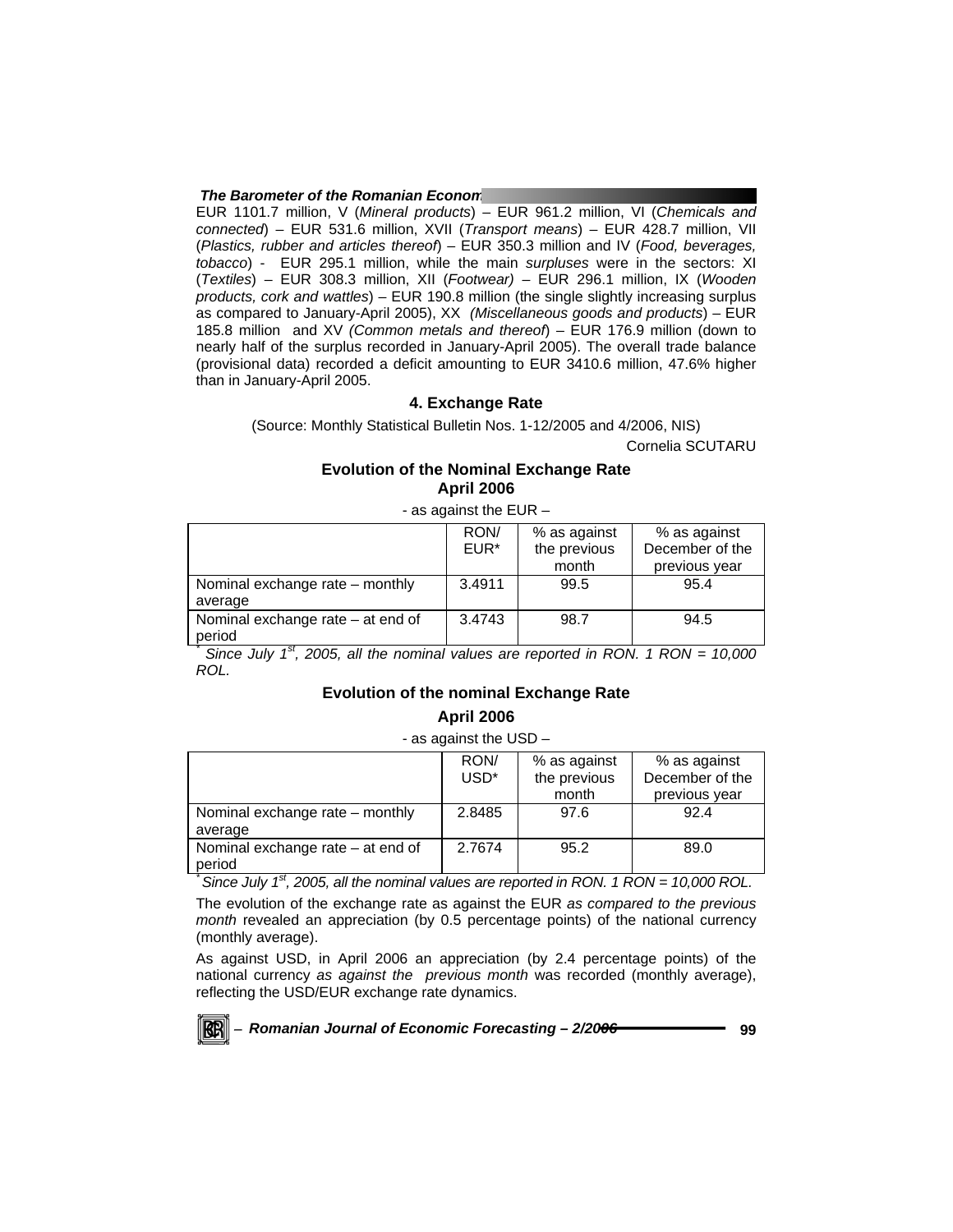As compared to the *currency basket* proposed by the NBR (75% EUR, 25% USD), an appreciation by 0.975% of the national currency occurred in April, while inflation was 0.42%. As against the last month of the previous year, the currency basket appreciated by 4.825%, while inflation reached 1.91%.

**Evolution of the Exchange Rate (Monthly Average)** 



As compared to the *other saving instruments* (state securities with descending trend), the foreign currencies were for a long time the alternative sources of saving mostly appreciated by population. However, the latest developments are likely to impose the re-evaluation of such options, bringing major changes in the forex markets, at the Stock Exchange and on the real estate market.

2003 revealed an *appreciation as against the USD* (by 2.7 percentage points) and depreciation *as against the EUR* (by 18.5 percentage points), while inflation reached 14.1% (December-to-December). As against the euro, the depreciating trend of the national currency was significant in 2002 and 2003.

A *change* in the trend occurred in February-March 2004: while the inflation as against December of the previous year reached 2.2%, in March the ROL appreciated as against the euro by 1.3 percentage points as compared to December 2003. The depreciation of ROL as against the euro resumed in April; nevertheless, in May-September 2004 the process stagnated. Major changes occurred over the interval October-December, when a strong appreciation of the national currency occurred as against both the US dollar and the euro (stronger as against the former). As a conclusion, 2004 was a year of *major developments* in the exchange rate.

The same trend of appreciation of the RON as against the euro continued also in 2005 until September, but in October-December the trend changed. However, an increase in the US dollar/euro exchange rate was revealed over the period June-December, reflected by the slight depreciation of the RON as against the euro.

2006 started with an appreciation of the RON as against both the EUR and the USD, higher than the latter, reflecting the international market dynamics. The appreciation continued also in February, March and April.

It is worth noticing that since December 2002 the *EUR dynamics as against the US dollar* has practically changed the power ratio between the two currencies in favour of the euro. Although the tradition maintained for a long time the US dollar as the main foreign currency for saving, the euro won its position on the domestic forex market.

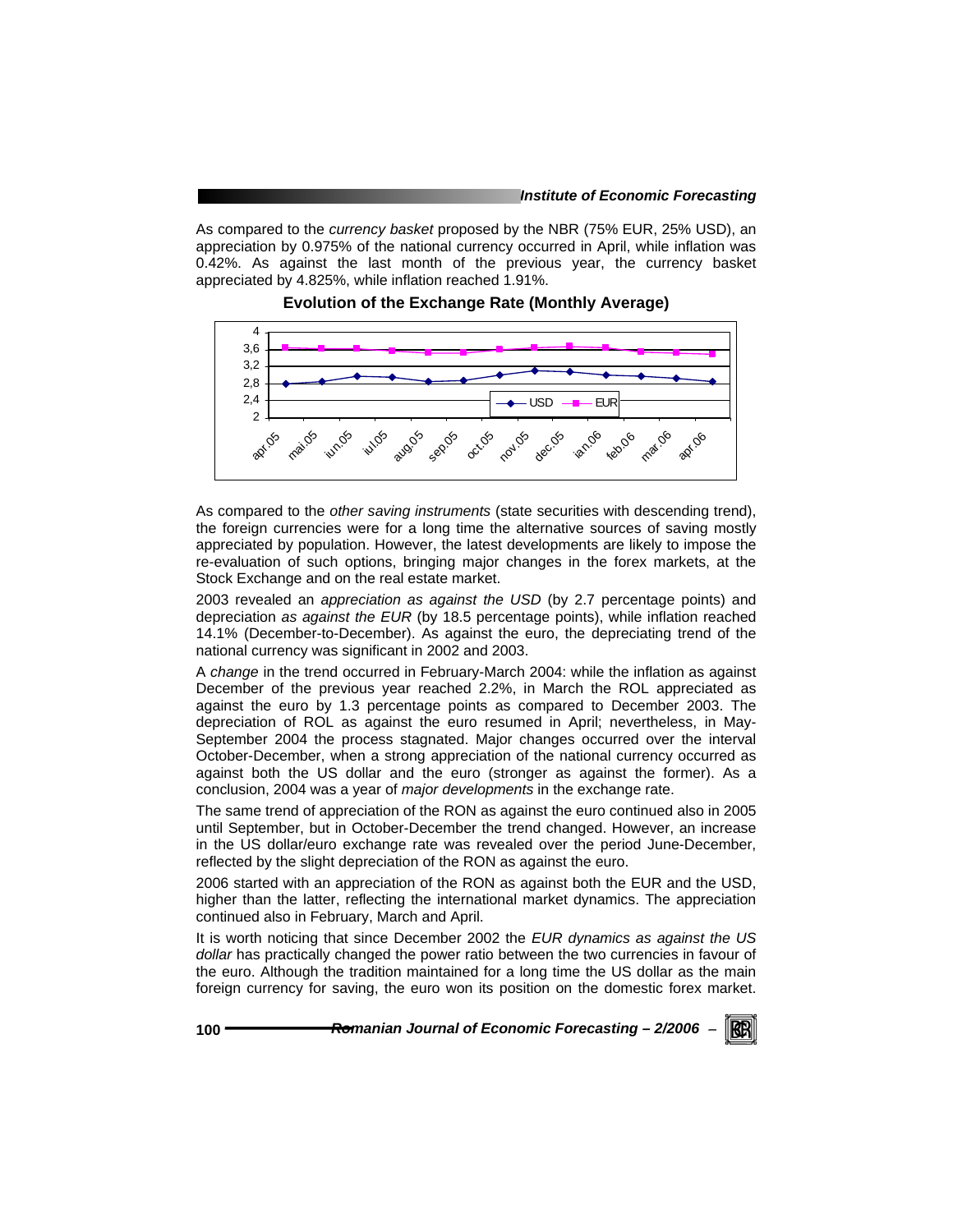The evolution of the EUR/USD ratio in favour of the EURO eased up the transition towards saving in the single European currency.

## **5. Inflation**

(Source: Price Statistical Bulletin Nos.1-12/2005, 4/2006, NIS)

**Cornelia SCUTARU** 

## **Consumer Price Indices April 2006**

|                 | % as against the<br>previous month | % as against<br>December of the<br>previous year | % as against<br>October 1990 |
|-----------------|------------------------------------|--------------------------------------------------|------------------------------|
| Total           | 100.42                             | 101.91                                           | 278307.6                     |
| Food goods      | 100.45                             | 101.75                                           | 222506.0                     |
| Non-food goods  | 100.38                             | 102.54                                           | 286677.2                     |
| <b>Services</b> | 100.42                             | 100.68                                           | 481464.6                     |

During the analysed period (April 2005–April 2006), the *consumer price indices* as against October 1990 had an upward evolution, highly dampened by the low inflation rate, and a certain decrease was recorded by the services in February and March 2006. As compared to the previous years, 2004 revealed a moderate inflation dynamics. However, the repeated energy price increases strongly impacted by propagated effects upon inflation during the winter 2003-2004. It was one of the most delicate areas as regards the impact upon inflation.

In 2005, the increase in inflation was moderate; the highest increase being recorded in the non-food goods in April and in services in February and April. The May-December interval was characterized by low inflation levels in all the three domains (food goods, non-food goods and services).

2006 started with quite a high inflation (1.03%), especially in the case of the non-food goods (1.88%). In February, March and April the inflation decreased significantly, and diminutions in the consumption prices were recorded by the services only in February and March.

The correlation with *industrial production prices* for the domestic market is maintained.

Regarding the *inflation dynamics as against that of the exchange rate*, the appreciation of the leu occurred in the past months has completely changed the power ratio and the role of the exchange rate in the inflationary process at work within the Romanian economy. In April 2006, an appreciation by 0.975% of the RON<sup>1</sup> as against the currency basket occurred as compared to the previous month, while inflation reached 0.21%. As compared to December 2005, the currency basket appreciated by 4.825%, while inflation reached 1.48%.

## **Evolution of the Consumer Price Index as against the Previous Month**

<sup>1</sup> Since July 1<sup>st</sup>, 2005, the nominal values are reported in RON. 1 RON = 10,000 ROL.



l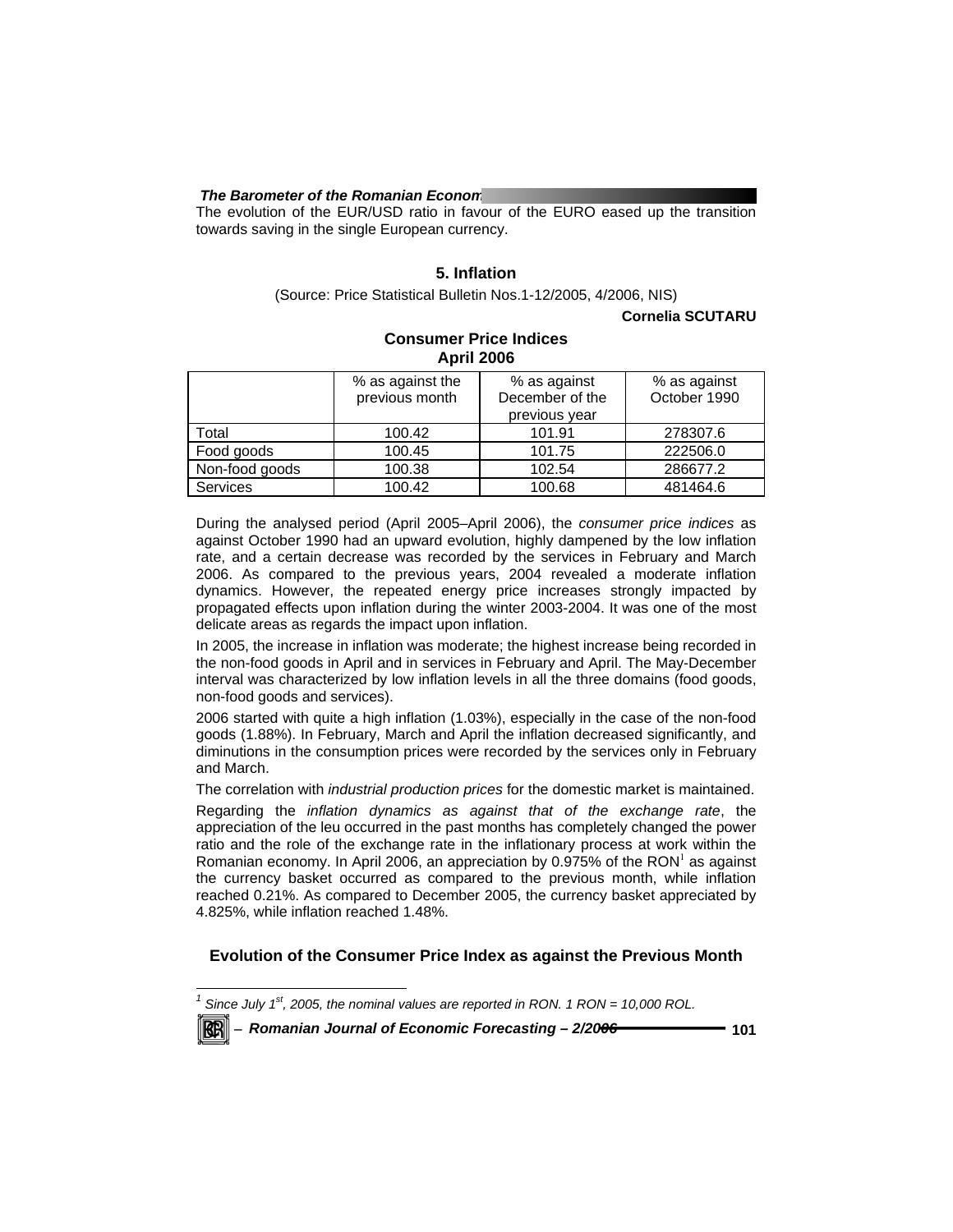*Institute of Economic Forecasting*



# **6. Wage Earnings of the Population**

(Source: Monthly Statistical Bulletin, No. 4/2006, NIS)

**Crenguţa PANĂ**

**Evolution of the Nominal Net Average Salary Earnings April 2006** 

|                                                       | RON/  | % as against the |
|-------------------------------------------------------|-------|------------------|
|                                                       | month | previous month   |
| Total                                                 | 839   | 101.3            |
| Agriculture, hunting and annex services               | 582   | 102.1            |
| Forestry, logging and related service activities      | 709   | 114.4            |
| Industry                                              | 797   | 99.0             |
| Constructions                                         | 685   | 103.8            |
| Wholesale and retail trade; repair of motor vehicles, | 656   | 99.5             |
| motorcycles and repair of personal and household      |       |                  |
| goods                                                 |       |                  |
| Hotels and restaurants                                | 524   | 101.4            |
| Land transport; transport via pipelines               | 909   | 116.7            |
| Water transport                                       | 991   | 106.8            |
| Air transport                                         | 1905  | 112.1            |
| Annexed and auxiliary transport activities; travel    | 1434  | 131.2            |
| agencies activities                                   |       |                  |
| Mail and telecommunications                           | 1399  | 108.3            |

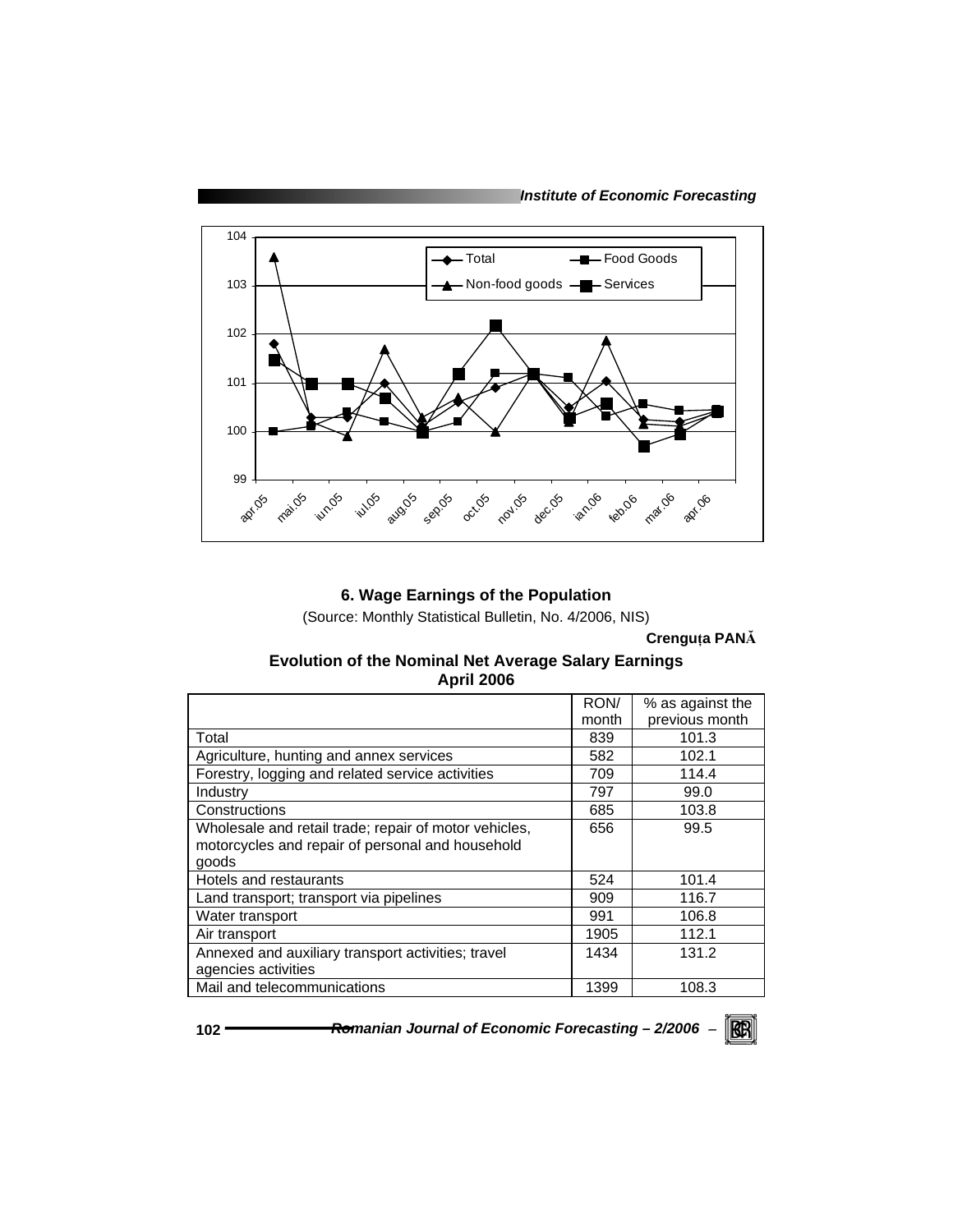| The Barometer of the Romanian Econon                       |       |                  |
|------------------------------------------------------------|-------|------------------|
|                                                            | RON/  | % as against the |
|                                                            | month | previous month   |
| Financial intermediations (except for activities of social | 2558  | 81.0             |
| insurance public system)                                   |       |                  |
| Insurance and pension funding (except for activities of    | 1721  | 108.2            |
| social insurance public system)                            |       |                  |
| Research-development and informatics                       | 1270  | 102.6            |
| Public administration and defence; social insurance of     | 1271  | 103.9            |
| public sector                                              |       |                  |
| Education                                                  | 891   | 98.9             |
| Health and social assistance                               | 774   | 101.0            |
| Refusal of waste and used waters; reclamation,             | 632   | 112.1            |
| sanitation and similar activities                          |       |                  |
| Other activities                                           | 806   | 110.9            |

## **Ranking of economic activities by descending order of the average net monthly earnings**



In April 2006 the breakdown by activities, in ascending order, revealed the following: in seven activities did the average net nominal wage earnings exceed RON 1000/month: *Financial intermediations, Air transport, Insurance and pension funding, Annexed and auxiliary transport activities; travel agencies activities, Mail and telecommunications, Research-development and informatics* and *Public administration and defence; social insurance of public.* In *Financial intermediations* a significant decrease in the average net nominal wage earnings was recorded: from 3158 RON/month to 2558 RON/month (that means a decrease by about 19.0 percentage points as compared to the previous month). The average net nominal wages in *Hotels and restaurants; Agriculture, hunting and annex service; Refusal of waste and used waters; reclamation, sanitation and similar activities; Wholesale and retail trade; Constructions; Forestry, logging and related service activities; Health and social assistance; Industry; Other activities* and *Education* are still lower than the average per economy (RON 839/month).

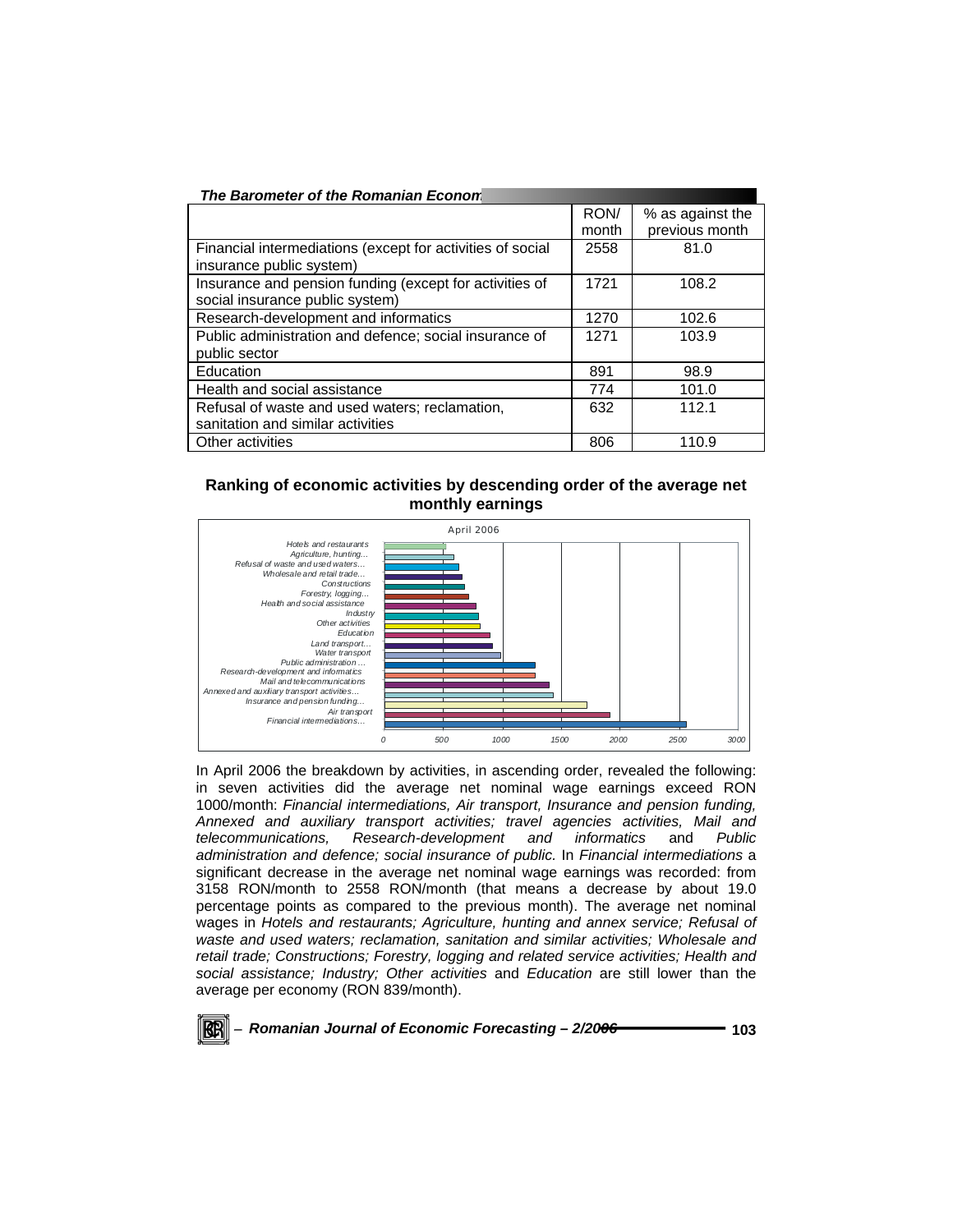#### *Institute of Economic Forecasting*

The *average net nominal wage* increased slightly in April 2006 over the whole economy as compared to the previous month (by 1.3 *%*). Increases in the *average net nominal wage* were recorded in that month in almost all the sectors*: Annexed and auxiliary transport activities; travel agencies activities* (by 31.2%); *Land transport; transport via pipelines* (by 16.7%); *Forestry, logging and related service activities* (by 14.4%); *Air transport* (by 12.1%); *Refusal of waste and used waters; reclamation, sanitation and similar activities* (by 12.1%); *Other activities* (by 10.9%); *Mail and telecommunications* (by 8.3%); *Insurance and pension funding (except activities of social insurance public system)* (by 8.2%); *Water transport* (by 6.8%); *Public administration and defence; social insurance of public sector* (by 3.9%); *Constructions*  (by 3.8%); *Research-development and informatics* (by 2.6%); *Agriculture, hunting and annex services* (by 2.1%); *Hotels and restaurants* (by 1.4%) and *Health and social assistance* (by 1.0%); while decreases occurred in only four sectors: *Financial intermediations (except activities of social insurance public system)* (by 19.0%); *Education* (by 1.1); *Industry* (by 1.0%) and *Wholesale and retail trade* (by 0.5%).



**Average monthly earnings, April 2005 April 2006** 

The trend of the *real net wage earnings* (as against October 1990) over the interval April 2005–April 2006 showed a slight increase, while the trend of the *net wage earnings* expressed in euro showed also a slight increase as against the previous month. One may observe that these two trends get closer to each other than in the previous month. Also, it should be noted that in this month the *real net wage earnings* (as against October 1990) recorded a slight increase as against the previous month of the same year and, also, as against the same month of the previous year. A similar evolution was recorded by *the net wage earnings expressed* in EUR: an increase by 17.3 percentage points as against the same month of the previous year and an increase by 1.8 percentage points as against March 2006. In April 2006, the *real net wage earnings* increased by 5.5% as compared to April 2005. As against October

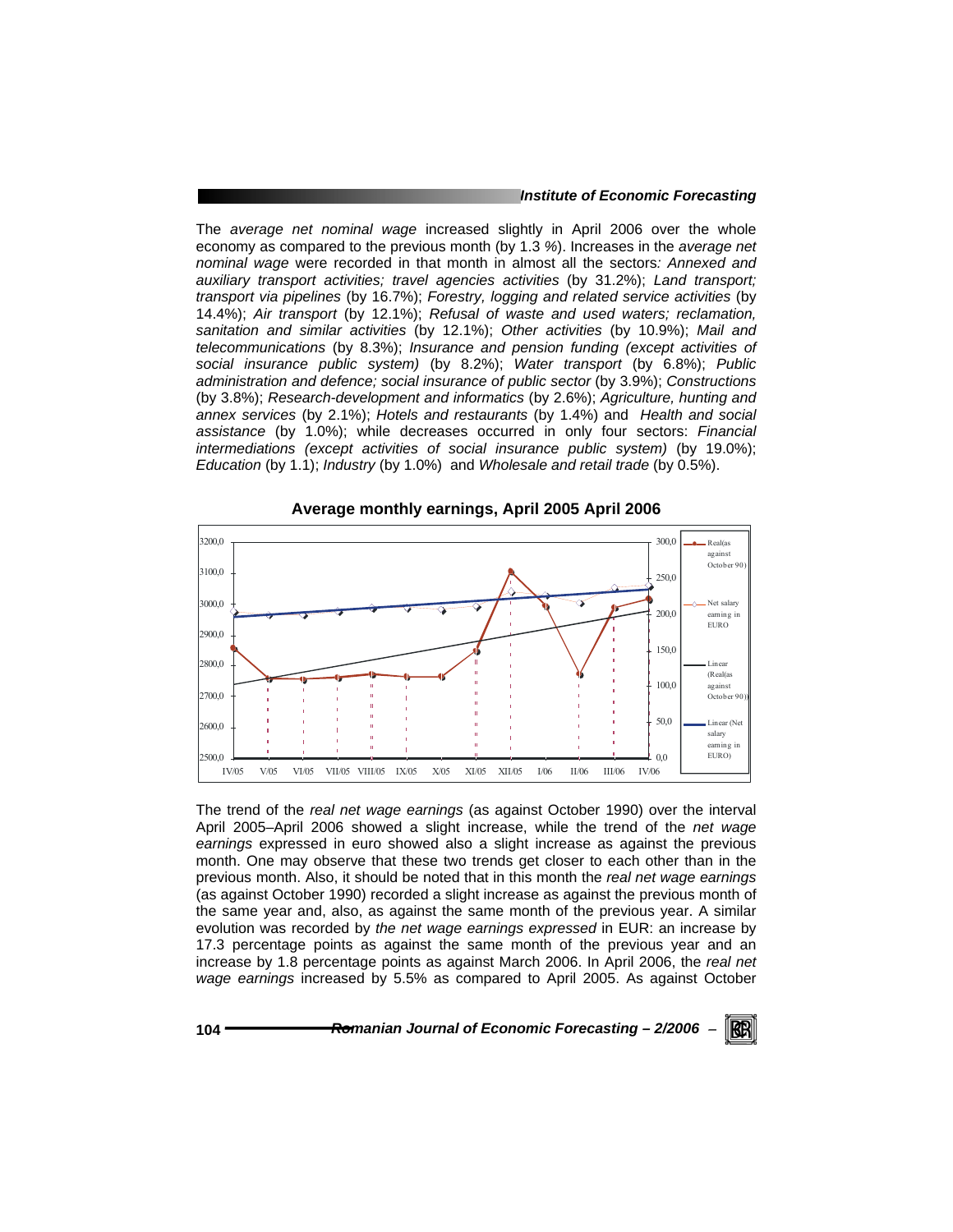1990, the ratio of the net average salary earnings to the consumer price index decreased in April 2006 by 8.4%.

Over the interval April 2005–April 2006, the difference between the *average gross nominal wage earnings* and the *average net wage earnings* increased gradually (with some decreases in some months) over the entire interval, with a slight increase in the current month.

## **7. Unemployment**

(Source: Monthly Statistical Bulletin No. 3/2006, NIS)

**Carmen UZLĂU**

## **Unemployment End of January 2006**

| Total number of unemployed (thou.<br>persons) | 545.884 |
|-----------------------------------------------|---------|
| Unemployment rate*)                           | 6.2     |

*\*) The ratio of the total number of unemployed to active civilian population on 1st January, 2006.* 

In the country, in March 2006 the unemployment rate ranged between 12.1% (Vaslui) and 2.4% (Ilfov). *Counties with an unemployment rate lower than 10.0 %* were: Arad, Alba, Sălaj, Argeş, Buzău, Giurgiu, Iaşi, Brăila, Sibiu, Mureş, Tulcea, Bacău, Dolj, Bistrita-Năsăud, etc.

In March 2006, the *territorial distribution* of unemployment showed concentrations of the counties within the intervals: 5.5-6.3% (9 counties), 2.4-5.0% (11 counties), 7.1- 7.5% (9 counties) and 8.0-12.1% (13 counties).

The evolution of the unemployment rate over the interval December 2004–March 2006 showed that the unemployment rate recorded in March 2006 the same value as in December 2004, 6.2% respectively. However, the trend was slightly upwards in the past four months.

## **8. Retail Trade and Market Services Rendered to Households**

(Source: Monthly Statistical Bulletin No. 4/2006, NIS)

**Marioara IORDAN** 

## **Turnover without VAT of the Volume Indices of Retail Trade and Market Services Rendered to Households**

|            | Turnover indices     | $1.1 - 31.1V$ . |
|------------|----------------------|-----------------|
|            | (%), in April 1 2006 | 2006            |
| Indicators | as against:          | as against      |
|            |                      |                 |

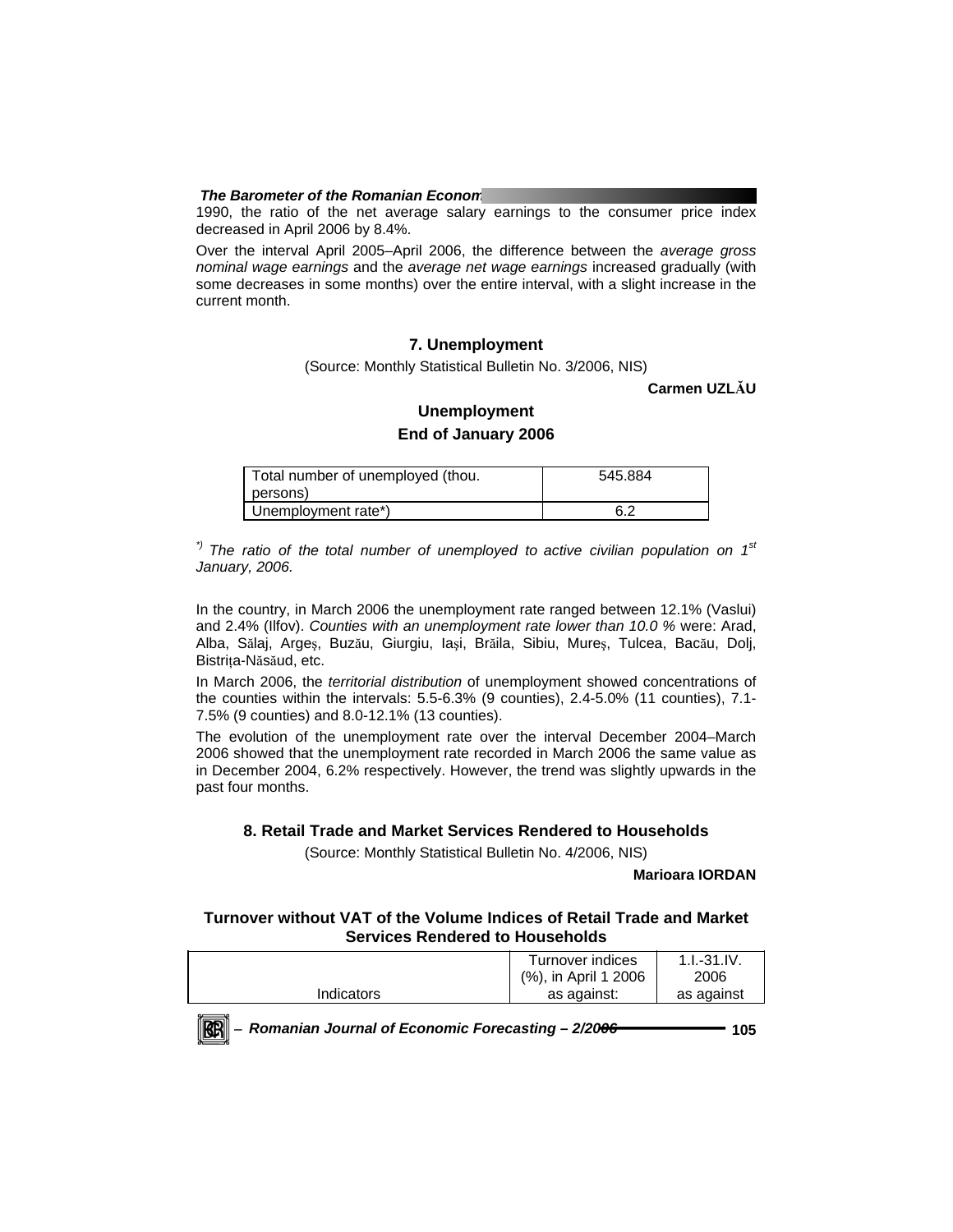*Institute of Economic Forecasting*

|                                                                                                                                                                                          | April<br>2005 | March <sub>2</sub><br>2006 | $1.I. - 1.IV.$<br>2005<br>% ) |
|------------------------------------------------------------------------------------------------------------------------------------------------------------------------------------------|---------------|----------------------------|-------------------------------|
| Turnover without VAT of the volume indices of<br>retail trade (excepting motor vehicles and<br>motorcycles trade) - total                                                                | 101.6         | 116.0                      | 122.6                         |
| Turnover without VAT of the volume indices of<br>wholesale and retail trade maintenance and<br>repair of motor vehicles and motorcycles;<br>retail trade of motor vehicles fuels - total | 108.8         | 108.1                      | 113.3                         |
| Turnover Without VAT of Volume Indices of<br>Market Services for the Population - total                                                                                                  | 92.9          | 99.0                       | 99.6                          |

*Note: Since 2005, the turnover volume indices have been calculated based on turnover without VAT. In order to ensure the indicator comparability, the data for 2004 were rectified. The turnover volume indices are computed under methodological conditions and comparable prices having as a reference period the average of 2004=100.* 

*1)Provisional data.*

*2)Rectified data.* 

• *Turnover without VAT of the volume indices of retail trade (except motor vehicles and motorcycles trade)* 

The *turnover volume of the retail trade* increased by 1.6% in April 2006 as against the previous month, due to the increase in the sales of *non-food goods* by 10.5 %, while the sales of *food goods* decreased by 8.3 %. Under comparable circumstances, in April 2006 the turnover of the companies with their main activity in *retail trade* increased by 16.0% as compared to the same period of 2005, due to the increase by 24.8% in the s*ales of food goods* and by 8.9%in the *non-food goods* sales.

• *Turnover without VAT of the volume indices of wholesale and retail trade, maintenance and repair of motor vehicles and motorcycles; retail trade of motor vehicle fuels* 

The overall turnover increased by 8.8% in April 2006 as compared to March 2006, as a result of the increase by 22.5% in the retail trade of motor vehicles, motorcycles, afferent parts and accessories maintenance and repair of motor vehicles and the decrease by 2.6% in the retail trade of fuels for motor vehicles, motorcycles. As compared to the same month of the previous year, the turnover without VAT of volume indices of wholesale and retail trade, maintenance and repair of motor vehicles and motorcycles (including retail trade of fuels for motor vehicles) increased by 8.1%, due to the increase by 10.4% in the retail trade of motor vehicles, motorcycles, afferent parts and accessories maintenance and repair of motor vehicles and by 5.3% in the trade of motor vehicles, motorcycles, spare parts and accessories.

• *Turnover without VAT of the volume indices of market services to the population*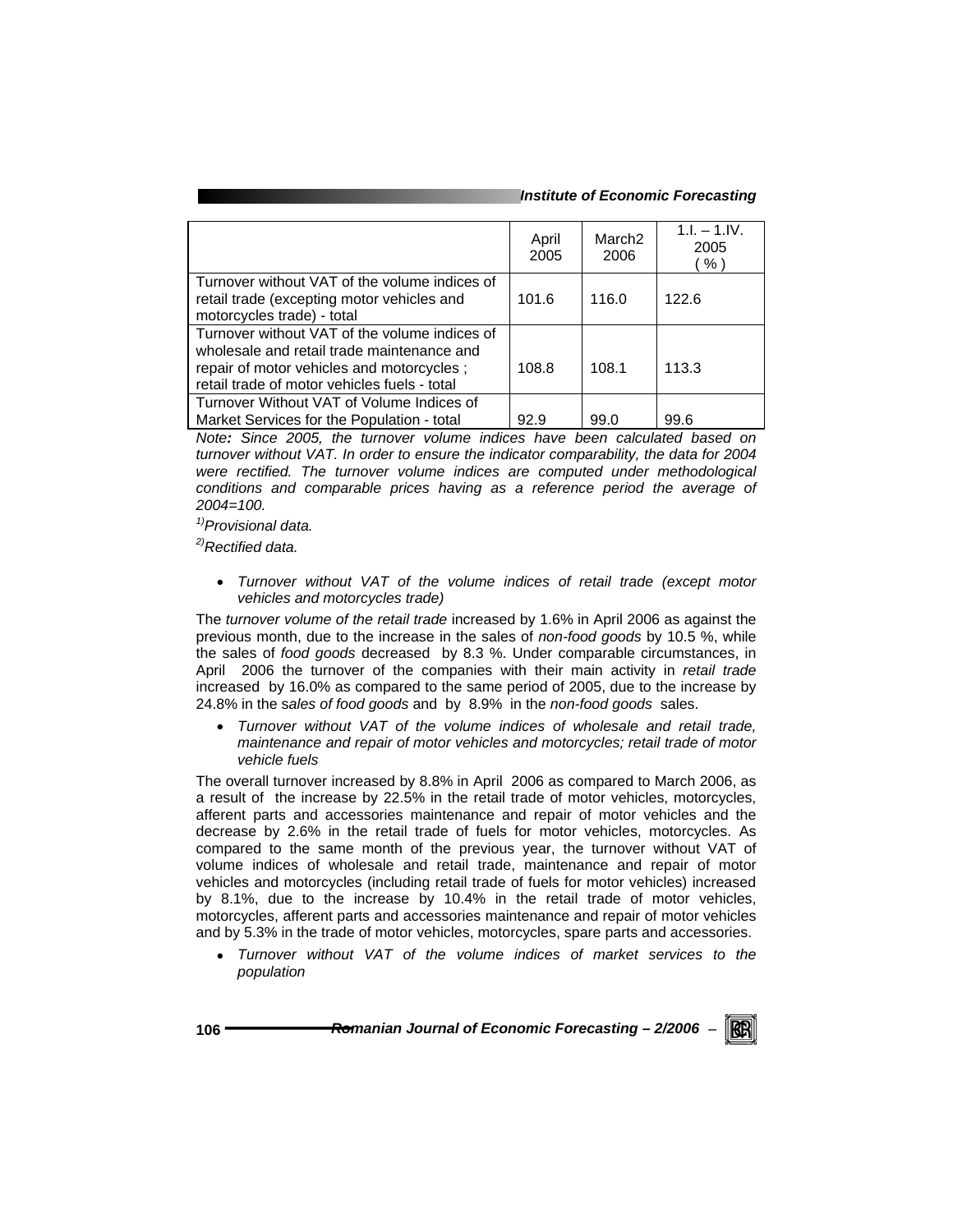The *turnover volume market services to the population* in April 2006 decreased by 7.1% as compared to March 2006, due to the significant decreases in the *Laundry, cleaning and dyeing textiles and furs* (by 33.1%) and in the *Gambling and other recreation activities* (by 3.2%) and by 3.7% in the *Hotels and restaurants* activities. In the *Hairdresser and other beauty activities* the turnover volume increased by 26.1% and by 16.3% in the A*ctivities of travel agencies and tour-operators, activities of tourist assistance.*

As against April 2005, under comparable circumstances, *the market services rendered to the population* decreased in April 2006 by 1.0%. The turnover volume indices of market services rendered to the population increased by 25.1% in *the Gambling and other recreation activities* and by 11.1% in *the Hairdresser and other beauty activities.* The *Activities of travel agencies and tour-operators, activities of tourist assistance* increased by 7.6 %. In the *Hotels and restaurants activities* the turnover market services for population decreased by 7.1% and by 22.7% in the *Laundry, cleaning and dyeing textiles and furs.* 

The linear trend of the turnover volume evolution in *retail trade for the population* over the interval April 2005–April 2006 was stagnant, while the trends in *retail trade maintenance and repair of motor vehicles and motorcycles; retail trade of motor vehicles fuels* and in *market services for the population* went downwards**.** 

## **9. Monetary Evolutions\***

(Source: Monthly Statistical Bulletin No. 3/2006, NBR)

#### **Petre CARAIANI**

## **Evolution of Credits to Non-government March 2006\***

|                             | Bill. RON***.<br>end of period | % as against<br>the previous | % as against the<br>same month of the |
|-----------------------------|--------------------------------|------------------------------|---------------------------------------|
|                             |                                | month                        | previous year                         |
| Credit to non-government    | 65675.2                        | 105.2                        | 151.6                                 |
| In RON                      | 33004.9                        | 106.6                        | 192.7                                 |
| In convertible currencies** | 32670.4                        | 103.8                        | 124.8                                 |

*\* Provisional data.* 

*Since July 1<sup>st</sup>, 2005, the nominal values have been reported in RON. 1 RON = 10,000 ROL.* 

In March 2006 the *credit in RON* increased by 6.6 percentage points as against the previous month, at a greater pace than in the previous month. During the last 12 months an increase in non-governmental credits occurred (by 51.6 percentage points as against the same month of the previous year). Similar to the previous interval, the *credits in convertible currencies* recorded al lower increase (by 24.8 percentage points as against the same month of the previous year) than the credits in RON (by 92.7 percentage points as against the same month of the previous year).

## **Evolution of Broad Money**

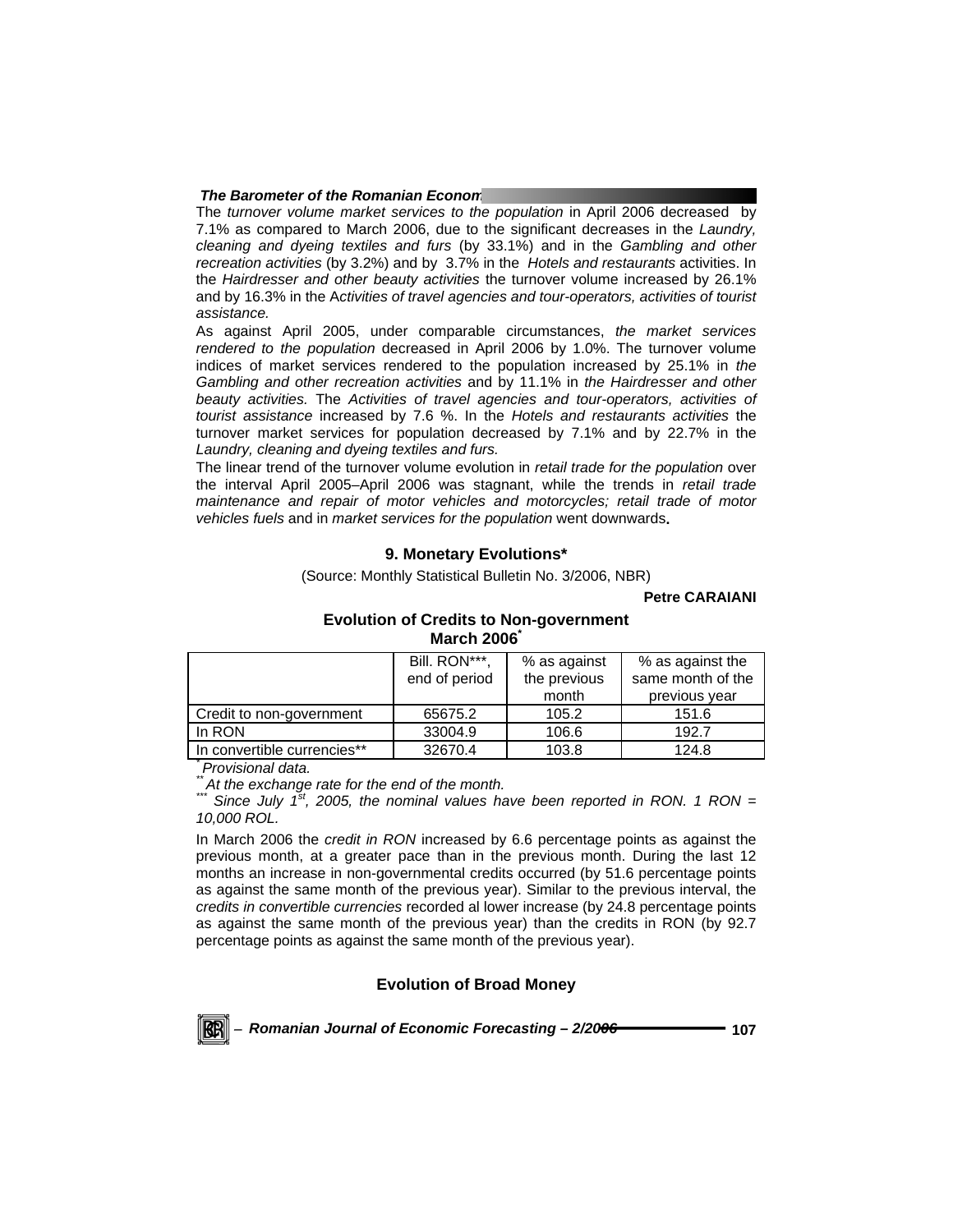|                               | <b>Billion</b><br>RON** | % as against the<br>previous month | % as against the<br>same month of the<br>previous year |
|-------------------------------|-------------------------|------------------------------------|--------------------------------------------------------|
| Reserve money (daily average) | 20807.9                 | 93.1                               | 138.0                                                  |
| Broad money (M2) of which:    | 87528.1                 | 102.1                              | 128.7                                                  |
| M1                            | 23842.7                 | 101.4                              | 154.1                                                  |
| Quasi monev                   | 63685.4                 | 102.4                              | 121.3                                                  |

**March 2006\***

*\* Provisional data.* 

*\*\* Since July 1st, 2005, the nominal values are reported in RON. 1 RON = 10,000 ROL.*

Both *M2* and *M1* have started to grow again as against the previous month, with M2 growing faster, at a 2.1% rate. However, only M2 exceeded in March the December level. The *structure* of M2 in March 2006 indicates that 27.2% (at a lower level as compared to the previous month) was comprised in M1.

#### **10. The State Budget**

(Source: Monthly Statistical Bulletin Nos. 4/2005, 4/2006, NIS)

#### **Liana PECICAN**

According to the data published by the NIS, in April 2006 the *total revenues* collected by the state budget amounted to 13156.80 million RON. The *surplus* over this period reached 674.30 million RON, representing over 5.13% of the budget revenues, while the deficit of the same period of the last year stayed at -5.49 million RON, representing 0.05% of the budget revenues.

*On the revenue side*, an increase by 17.06% in revenues was recorded in April 2006 as compared to the same period of the previous year, mainly due to the major increase in the other taxes on income (by 99.9%), in the taxes on income - natural persons (by 32.18%), in the amounts broken down from VAT (by over 60%) and especially due to the major increase in the capital revenues (by over 600%).

The taxes and fares on goods and services represented 56%, the tax on income, profit and returns on capital represented 29.64%, the non-fiscal revenues represented 6.26% and the insurance contributions represented 0.82% of the total revenues during the analyzed period.

On *the expenditure side*, the payments made in April 2006 amounted to 12482.50 million RON, an increase by 11.01% as compared to the same period of the previous year.

The most important payments were the expenditures on defence, public order and social security (27.83% of the total expenditures), social assistance and social benefits (28.11% of the total expenditures) .The situation was similar to that of the same period of 2005. As compared to the same period of the last year, the general public services expenditures increased by over 50%, the expenditures on public services and development and dwellings increased by 80%, the social assistance

**108** *Romanian Journal of Economic Forecasting – 2/2006* <sup>−</sup>

KERI